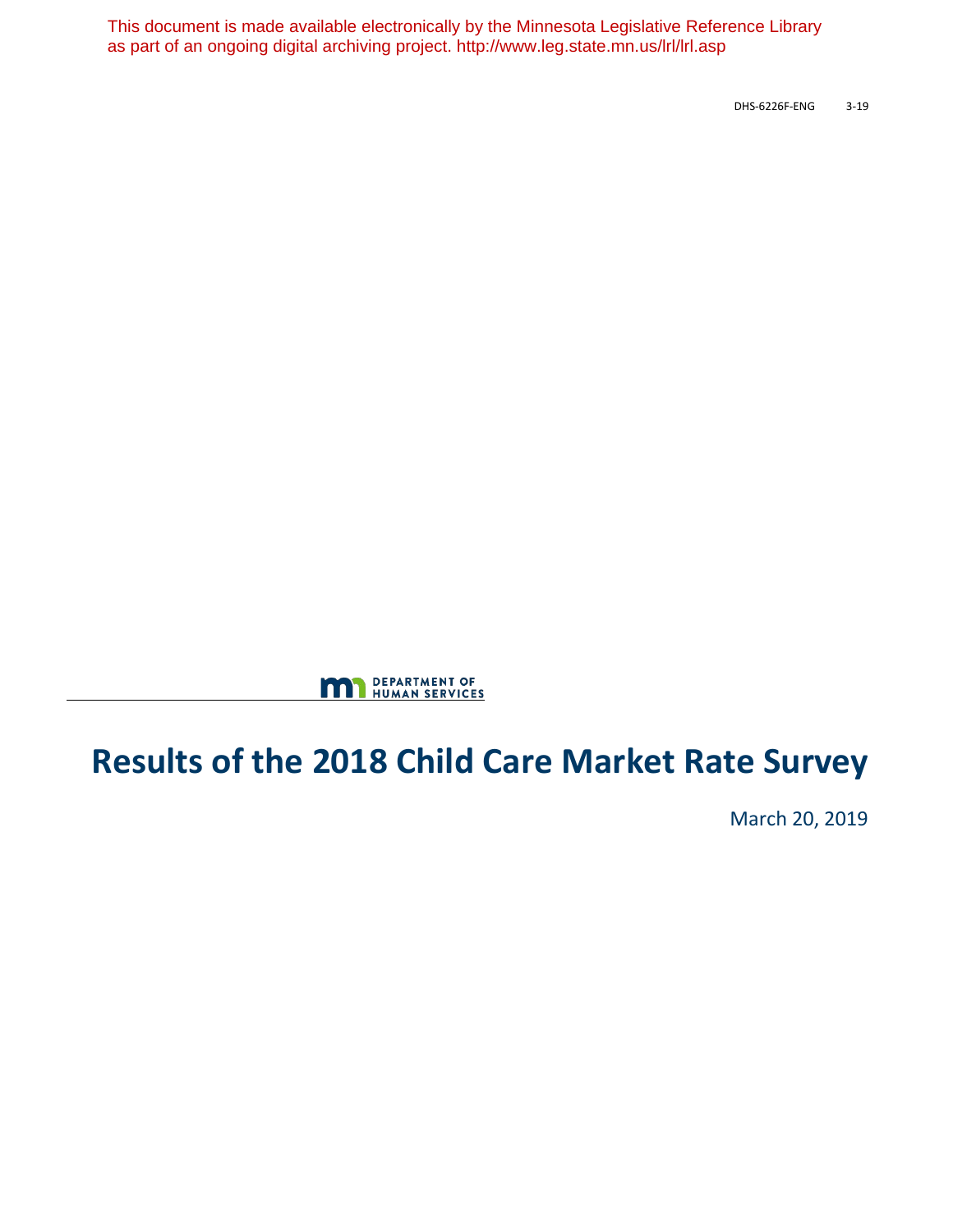# 651-431-3809

Attention. If you need free help interpreting this document, call the above number.

ያስተውሉ፡ ካለምንም ከፍያ ይህንን ዶኩመንት የሚተረጉምሎ አስተርጓሚ ከፈለጉ ከላይ ወደተጻፈው የስልክ ቁጥር ይደውሉ።

ملاحظة؛ إذا أر دت مساعدة مجانبة لتر جمة هذه الوثيقة، اتصل على الر قم أعلاه

သတိ။ ဤစာရွက်စာတမ်းအားအခမဲ့ဘာသာပြန်ပေးခြင်း အကူအညီလိုအပ်ပါက၊ အထက်ပါဖုန်းနံပါတ်ကိုခေါ် ဆိုပါ။

កំណត់សំគាល់ ។ បើអកត្រូវការជំនួយកងការបកប្រែងកសារនេះដោយឥតគិតថៃ សមហៅទរសំពតាមលេខខាងលើ ។

請注意,如果您需要免費協助傳譯這份文件,請撥打上面的電話號碼。

Attention. Si vous avez besoin d'une aide gratuite pour interpréter le présent document, veuillez appeler au numéro ci-dessus.

Thov ua twb zoo nyeem. Yog hais tias koj xav tau key pab txhais lus rau tsab ntaub ntawy no pub dawb, ces hu rau tus najnpawb xov tooj saum toj no.

ဟ်သူဉ်ဟ်သႏဘဉ်တကု). ဖဲနမ္]လိုဉ်ဘဉ်တ၊်မၤစၢၤကလီလ၊တ၊်ကကျိုးထံဝဲဒဉ်လံာ် တီလံာမိတခါအံၤန္ဗာ် ကိုးဘဉ်လီတဲစိနီ၊်ဂါလ၊ထႏအံၤန္ဥတကု).

알려드립니다. 이 문서에 대한 이해를 돕기 위해 무료로 제공되는 도움을 받으시려면 위의 전화번호로 연락하십시오.

ໂປຣດຊາບ. ຖ້າຫາກ ທ່ານຕ້ອງການການຊ່ວຍເຫືອໃນການແປເອກະສານນີ້ຟຣີ, ຈົ່ງໂທຣໄປທີ່ໝາຍເລກຂ້າງເທີງນີ້.

Hubachiisa. Dokumentiin kun bilisa akka siif hiikamu gargaarsa hoo feete, lakkoobsa gubbatti kenname bibili.

Внимание: если вам нужна бесплатная помощь в устном переводе данного документа, позвоните по указанному выше телефону.

Digniin. Haddii aad u baahantahay caawimaad lacag-la'aan ah ee tarjumaadda qoraalkan, lambarka kore wac.

Atención. Si desea recibir asistencia gratuita para interpretar este documento, llame al número indicado arriba

Chú ý. Nếu quý vị cần được giúp đỡ dịch tài liệu này miễn phí, xin gọi số bên trên.



For accessible formats of this information or assistance with additional equal access to human services, write to dhs.ccap@state.mn.us, call 651-431-3809, or use your preferred relay service. ADA1 (2-18)

*Upon request, this material will be made available in an alternative format such as large print, Braille or audio recording. Printed on recycled paper.*

LB2 (8-16)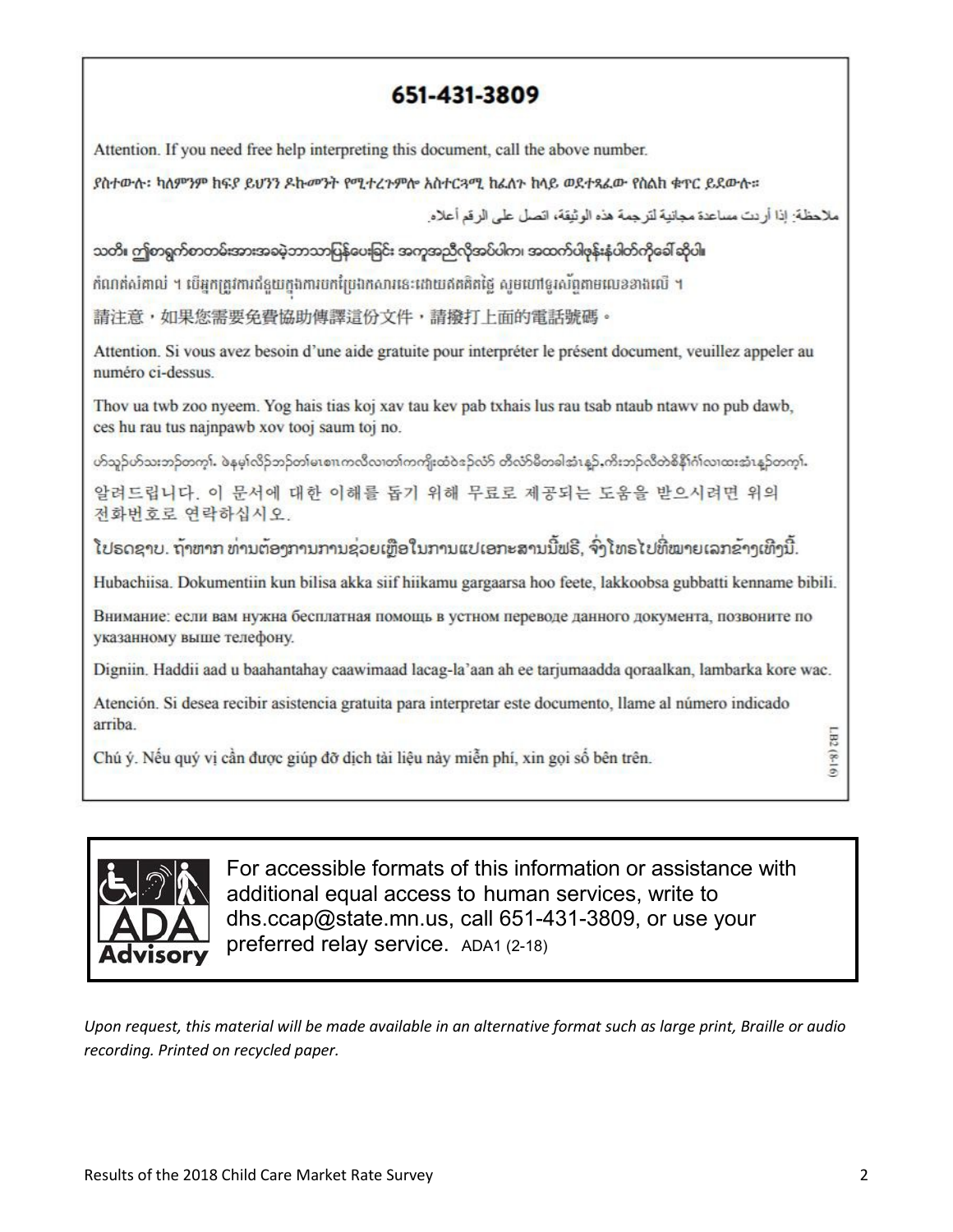# Contents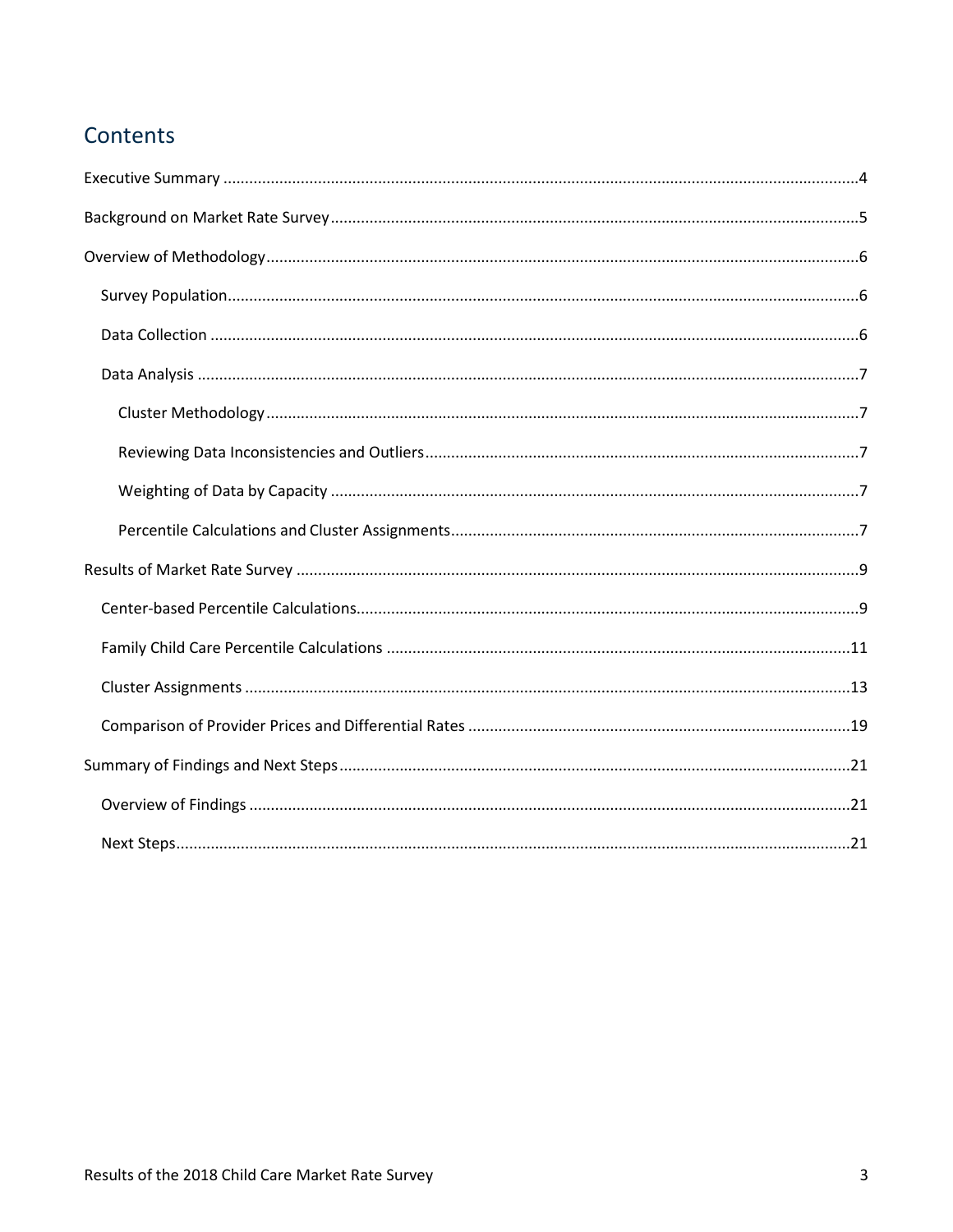# <span id="page-3-0"></span>**Executive Summary**

The Child Care Services Unit, Minnesota Department of Human Services (department), consistent with federal requirements, conducts a periodic analysis of prices charged by licensed family child care and center-based providers. The 2018 Minnesota Child Care Market Rate Survey was based on data that Child Care Aware of Minnesota collected through updates to an online provider portal, paper surveys, and by phone, from July 2017 through March 2018. The analysis was prepared by a contracted vendor, ICF's Early Education Services and Survey Research team (ICF research team). It used a methodology that the ICF research team developed in conjunction with department staff. The analysis was based on responses from 1,099 child care centers and 6,352 family child care providers, representing 79 percent of all providers contacted.

Key findings include:

- A comparison of department reimbursement rates and current market prices for child care centers shows that 97 percent of reimbursement rates examined are below the 75<sup>th</sup> market price percentile, 91 percent are below the 50<sup>th</sup> percentile, and 83 percent are below the 25<sup>th</sup> percentile.
- A comparison of department reimbursement rates and current market prices for family child care providers shows that more than 99 percent of reimbursement rates examined are below the 75<sup>th</sup> market price percentile, 95 percent are below the  $50<sup>th</sup>$  percentile, and 72 percent are below the 25<sup>th</sup> percentile.
- A comparison of provider prices and differential reimbursement rates that the department pays to providers that meet higher quality standards (providers with Three- and Four-Star Parent Aware ratings, those that are accredited, or achieved specific credentials) finds that most differential rates are less than prices that providers charge.

While the 2018 Minnesota Child Care Market Rate Survey allows department staff to compare child care reimbursement rates to prices that providers charge parents in the private market, analyzing prices alone does not provide an accurate picture of the true cost of providing care. Department staff is working with the ICF research team to prepare a child care cost analysis to augment findings in this report. This cost model analysis will produce cost estimates for different types of care, age groups, quality levels and geographic regions.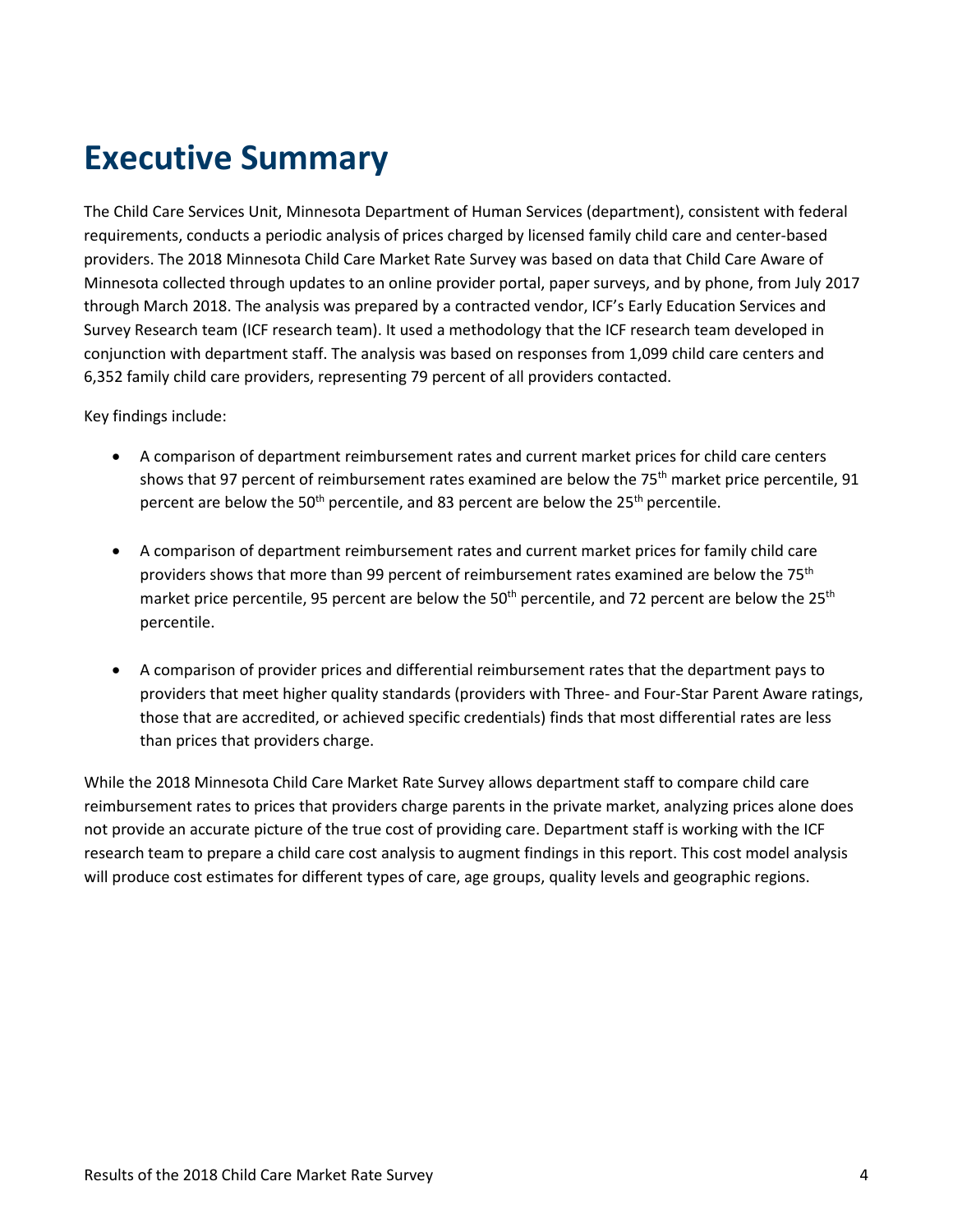# <span id="page-4-0"></span>**Background on Market Rate Survey**

Since 1998, the federal Administration for Children and Families (ACF) has required states to conduct a study of child care market prices to evaluate adequacy of state reimbursement rates for the purpose of demonstrating equal access to child care for low-income families. States use the results of market price surveys to inform ratesetting policy, and to establish maximum reimbursement rates for children served through child care assistance programs. The federal requirement encourages states to establish child care payment rates high enough to enable families receiving child care assistance to find and afford care.

Historically, ACF has encouraged states to use market price survey findings to inform setting maximum reimbursement rates for child care subsidies. Federal Child Care and Development Fund (CCDF) regulations state that maximum rates established at least at the 75<sup>th</sup> percentile is regarded as providing equal access. At this percentile, states' reimbursement rates would be equal to, or exceed, prices charged by providers for 75 percent of child care slots. As described in the preamble to the final rule, [81 FR 67512] the 75th percentile payment rate is viewed as a proxy for equal access. However, a 2018 report by the National Women's Law Center found that only one state was reported to set reimbursement rates at the 75<sup>th</sup> percentile.<sup>1</sup> In making state-to-state comparisons for this benchmark, it should be noted that each state uses different definitions and methodologies to conduct surveys that differ significantly in how they balance priorities for quality, access and affordability.

A 2008 report funded by ACF, *Study of Market Prices: Validating Child Care Market Rate Surveys,* provides the main source of guidance on conducting valid child care market price surveys.<sup>2</sup> States also received additional guidance on conducting market price surveys and alternative cost-based methodologies in a recent report produced by ACF in 2017.<sup>3</sup> The ICF research team worked with department staff to conduct the 2018 Child Care Market Rate Survey based on recommended practices included in the ACF reports and CCDF program guidance.

This report provides an overview of the methodology used to conduct the analysis, results of the market rate survey, and a summary of findings.

<sup>1</sup> Schulman, K. (2018). *Overdue for Investment: State Child Care Assistance Policies 2018*, National Women's Law Center. Retrieved from https://nwlc-ciw49tixgw5lbab.stackpathdns.com/wp-content/uploads/2018/11/NWLC-State-Child-Care-Assistance-Policies-2018.pdf.

<sup>2</sup> Grobe, D., Weber, R., Davis, E., Kreader, J., & Pratt, C. (2008). *Study of Market Prices: Validating Child Care Market Rate Surveys.* Oregon Child Care Research Project and Oregon State University Family Policy Research Partnership.

<sup>3</sup> Davis, E. E., Karoly, L. A., Weber, R., Caronongan, P., Tout, K., Banghart, P., Shaw, S. H., & et al. (2017). Market rate surveys and alternative methods of data collection and analysis to inform subsidy payment rates. (OPRE Report No. 2017-115). Washington, D.C.: U.S. Administration for Children and Families, Office of Planning, Research and Evaluation. Retrieved from https[://www.acf.hhs.gov/sites/default/files/opre/cceepra\\_methods\\_for\\_informing\\_subsidy\\_rates\\_508\\_compliant\\_v2b.pdf.](http://www.acf.hhs.gov/sites/default/files/opre/cceepra_methods_for_informing_subsidy_rates_508_compliant_v2b.pdf)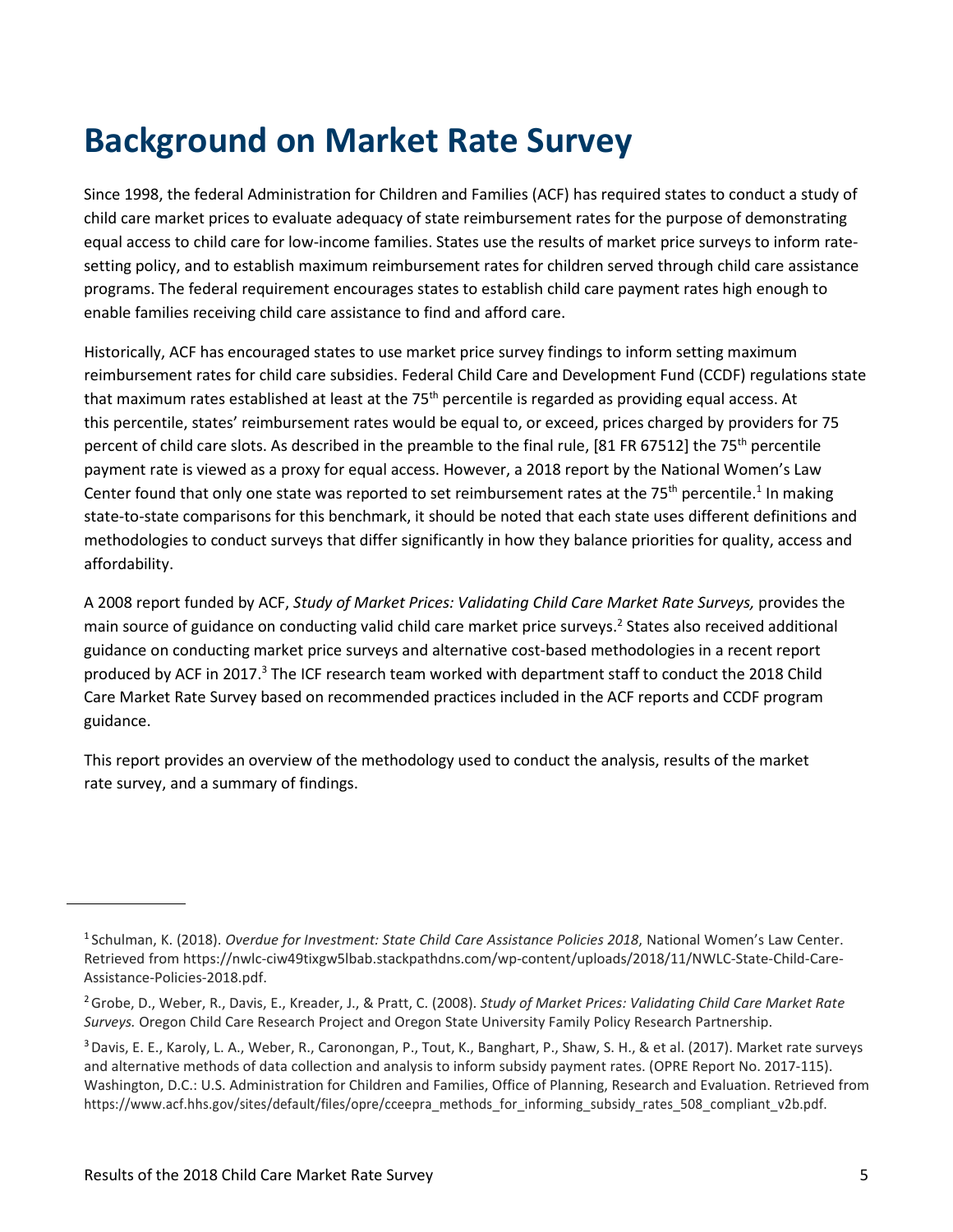# <span id="page-5-0"></span>**Overview of Methodology**

# <span id="page-5-1"></span>**Survey Population**

The 2018 Minnesota Child Care Market Rate Survey is based on data that Child Care Aware of Minnesota collected during Child Care Provider Business Updates administered to all licensed child care providers in the state. Although many states only sample a portion of the population when preparing a child care Market Rate Survey, the business update makes it feasible to conduct a census with high response rates that produce accurate results. As illustrated in Table 1, the sample frame included 9,411 providers, including 1,233 centerbased and 8,178 family child care providers. The sample frame excluded providers that were no longer in business, providers not accepting children from the general public, and part-time preschool providers. In summary, 7,451 providers responded, including 1,099 center-based and 6,352 family child care providers. The overall response rate was 69 percent, ranging from 70 percent for center-based to 69 percent for family child care providers. An analysis of responses indicates that data collected represents the provider population distribution across counties within the state.

#### **Table 1: Survey Population by Provider Type**

| <b>Survey Population Category</b> | <b>Center</b> | Family     | <b>Total</b> |
|-----------------------------------|---------------|------------|--------------|
| Full survey population            | 1,233         | 8.178      | 9,411        |
| <b>Responses received</b>         | 863           | 5,614      | 6,477        |
| Response rate                     | 70 percent    | 69 percent | 69 percent   |

## <span id="page-5-2"></span>**Data Collection**

Child Care Aware of Minnesota conducted Child Care Provider Business Updates between July 2017 and March 2018. During updates, providers either entered current price data into an online child care provider portal, provided the price data during phone interviews, or completed a paper survey. Typically, up to three contact attempts were made by phone for providers who did not enter data into the provider portal or return a completed paper survey.

Department staff engaged with the state's Early Learning Council, local child care providers, and organizations representing providers, about the data collection effort. Discussions focused on explaining the survey, data analysis, how analysis results would be used, answering questions and gathering feedback. As a result, department staff worked with Child Care Aware of Minnesota to improve marketing efforts, including tribal providers.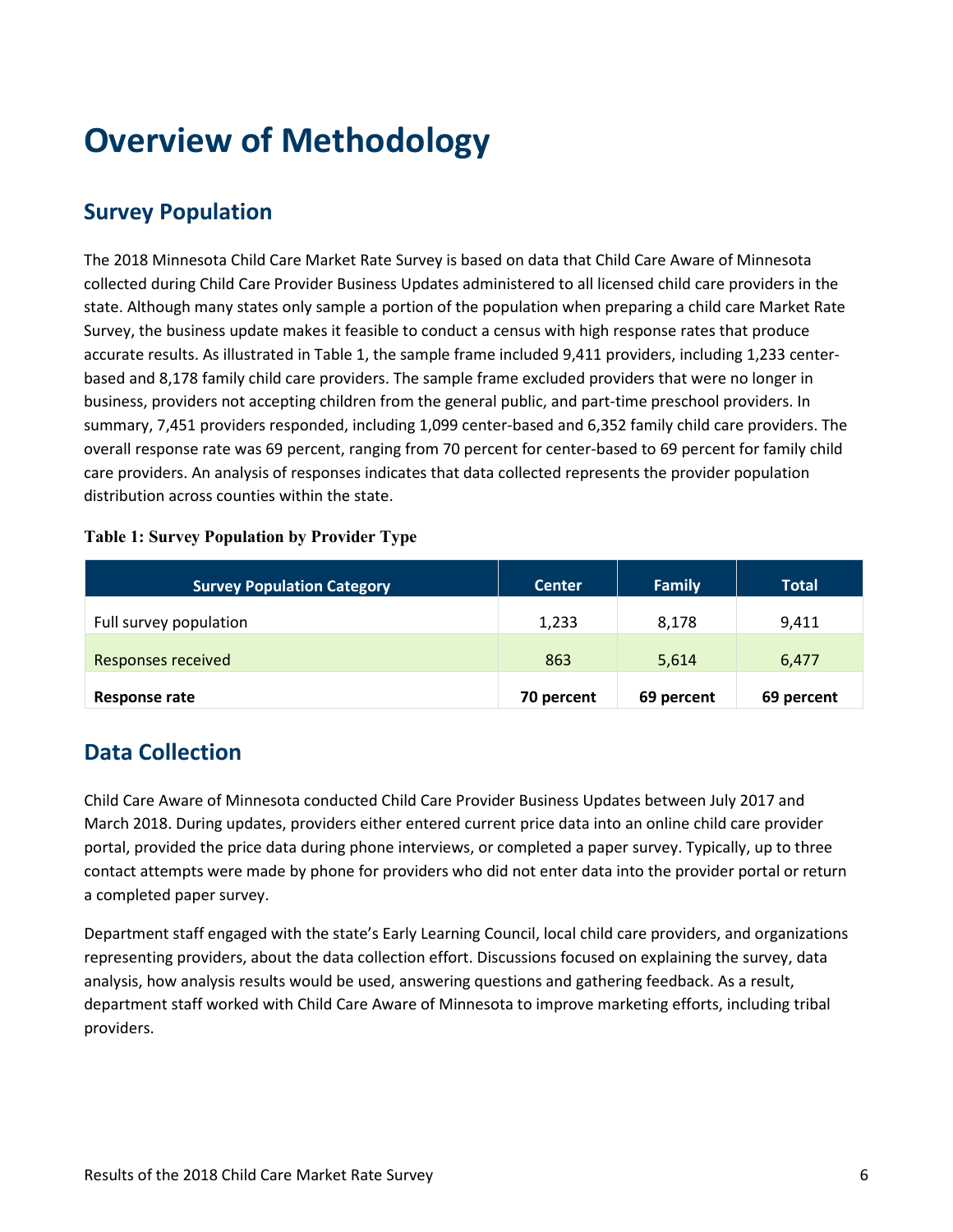After completing data collection, Child Care Aware of Minnesota provided the ICF research team with a file export to use for conducting the 2018 Minnesota Child Care Market Rate Survey analysis. The file export included basic demographic, capacity, and price data for each provider.

## <span id="page-6-0"></span>**Data Analysis**

#### <span id="page-6-1"></span>**Cluster Methodology**

Department staff established this methodology in 2009 based on the Alternative Methods study.<sup>4</sup> A large number of stakeholders were involved in the group that designed the cluster methodology.

#### <span id="page-6-2"></span>**Reviewing Data Inconsistencies and Outliers**

After receiving the file export from Child Care Aware of Minnesota, the ICF research team converted the file into an SAS format for analysis and examined the files for data inconsistencies and outliers. A provider's record could be flagged as inconsistent or an outlier if data on prices, hours of operation or capacity fell outside of acceptable boundaries. Child Care Aware of Minnesota contacted providers whose records were flagged to determine if edits to the data were needed. After receiving edits, the ICF research team revised datasets and excluded any remaining outliers.

#### <span id="page-6-3"></span>**Weighting of Data by Capacity**

For center-based providers, the ICF research team weighted the price estimates by each provider's capacity to more accurately represent varying sizes of providers. When available, the minimum of a provider's desired capacity and licensed capacity was used as the weighting factor because it represents the true capacity of a provider. In instances where data on desired capacity was unavailable, the licensed capacity was used as the weighting factor. The price estimates for family child care were not weighted, as these providers typically have the same licensed capacity.

#### <span id="page-6-4"></span>**Percentile Calculations and Cluster Assignments**

The ICF research team computed 50<sup>th</sup> percentile estimates for prices by county, provider and rate types. The 50th percentile estimates were standardized to a normal distribution with a mean of zero and a standard deviation of one by provider and rate types. For each provider type, the ICF research team computed the mean of standardized rates by county, and entered the means into a price clustering algorithm modeled after Fisher's Method of Exact Optimization. For each type of care, the algorithm assigned to counties with similar

<sup>4</sup> Davis, E. E., Weber, R., Albright, J. C., Maiga, E. H., & Grobe, D. (2009). *Alternative methods for Minnesota's market rate study of child care prices [Executive summary]*. (DHS-5540-ENG). St. Paul: Minnesota Department of Human Services. Retrieved December 22, 2009, from [https://edocs.dhs.state.mn.us/lfserver/Legacy/DHS-5540-ENG#.](https://edocs.dhs.state.mn.us/lfserver/Legacy/DHS-5540-ENG)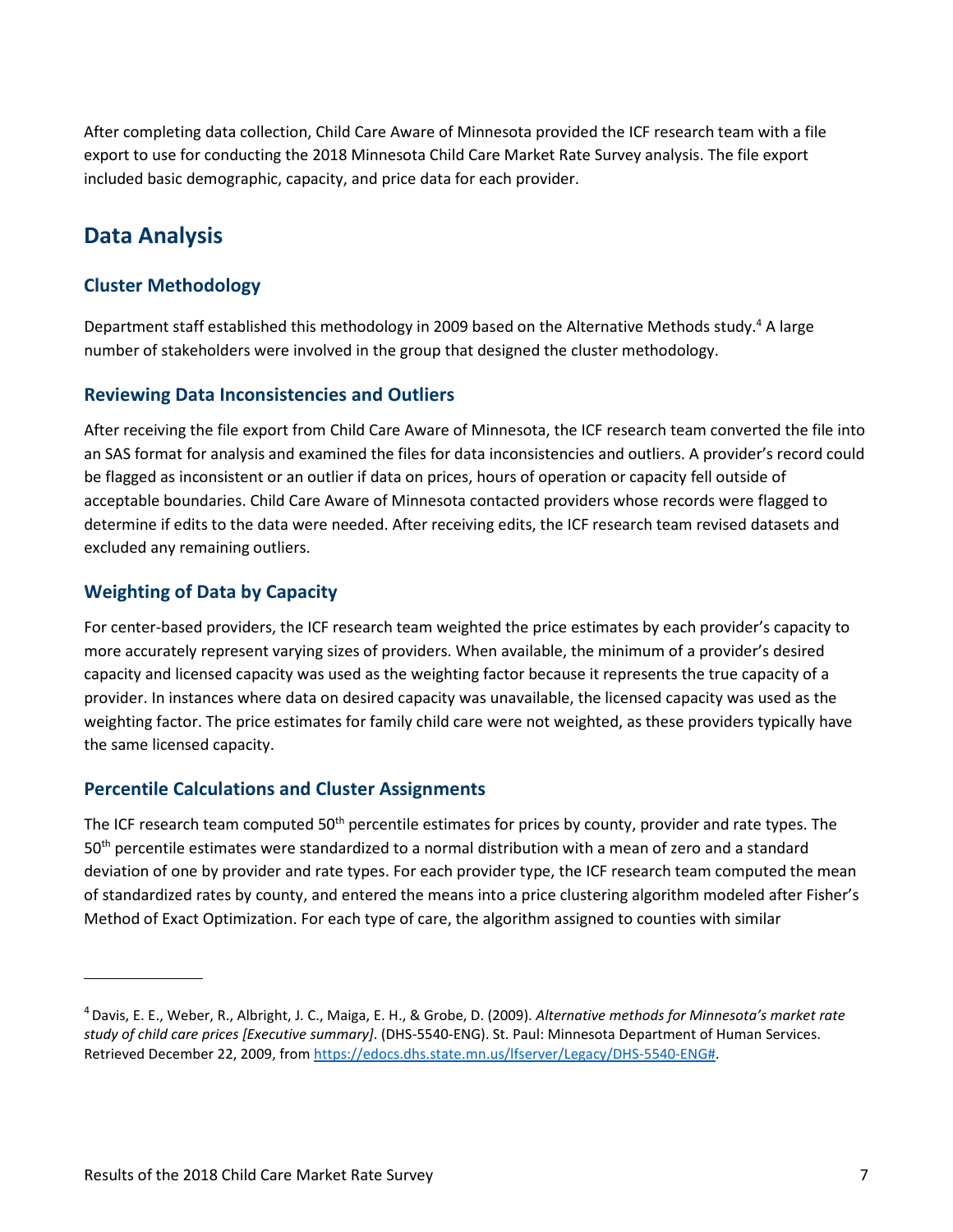price distributions to one of four price clusters. The ICF research team calculated the 25<sup>th</sup>, 50<sup>th</sup> and 75<sup>th</sup> percentile price estimates for each price mode (hourly, daily, weekly), each age group (infant, toddler, preschool, school age), and each type of care in each of the four price clusters. The percentile calculations are shown in Table 2 for center-based providers and Table 3 for family child care providers. The cluster assignments for both center-based and family child care providers are shown in Table 4 and also on the maps in Illustrations 1 and 2.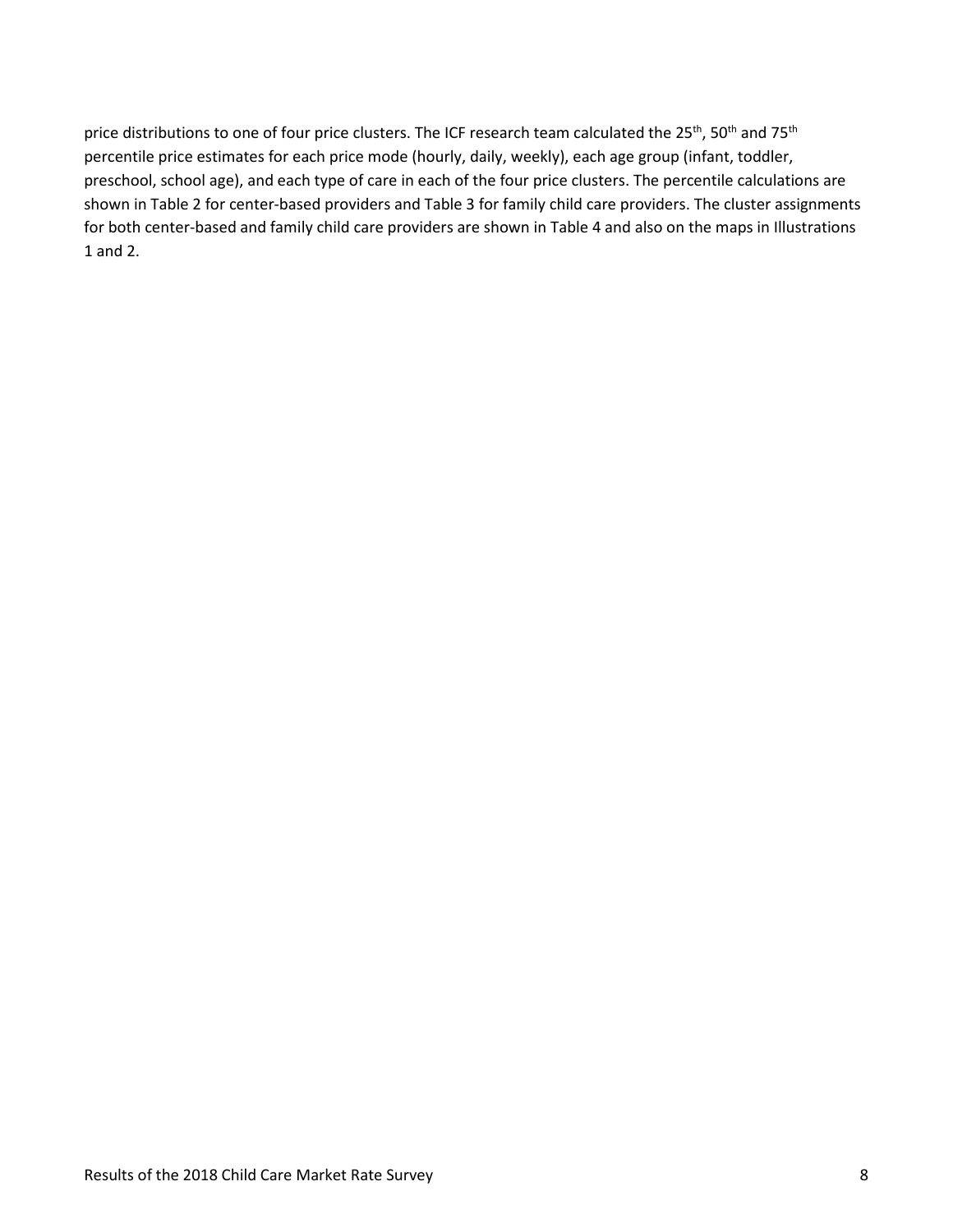# **Results of Market Rate Survey**

## **Center-based Percentile Calculations**

Table 2 below shows the 25<sup>th</sup>, 50<sup>th</sup> and 75<sup>th</sup> percentile calculations for each age group and price mode (hourly, daily, weekly) for each of the four price clusters for center-based child care. The 50<sup>th</sup> percentile is equivalent to the median. A comparison of department reimbursement rates<sup>5</sup> and current market prices for child care centers finds that 97 percent of reimbursement rates examined are below the 75<sup>th</sup> market price percentile, 91 percent are below the 50<sup>th</sup> percentile, and 83 percent are below the 25<sup>th</sup> percentile.

#### **Table 2: Center-based Rates and Percentiles by Price Cluster and Age of Care**

<span id="page-8-1"></span><span id="page-8-0"></span>

| <b>Center</b><br><b>Price</b><br><b>Cluster</b> | Age Group         | <b>Hourly</b><br>25th<br><b>Percentile</b> | <b>Hourly</b><br>50th<br>Percentile | <b>Hourly</b><br><b>75th</b><br><b>Percentile</b> | <b>Daily</b><br>25 <sub>th</sub><br><b>Percentile</b> | <b>Daily</b><br>50th<br>Percentile | <b>Daily</b><br><b>75th</b><br><b>Percentile</b> | <b>Weekly</b><br>25th<br><b>Percentile</b> | <b>Weekly</b><br>50th<br><b>Percentile</b> | <b>Weekly</b><br><b>75th</b><br>Percentile |
|-------------------------------------------------|-------------------|--------------------------------------------|-------------------------------------|---------------------------------------------------|-------------------------------------------------------|------------------------------------|--------------------------------------------------|--------------------------------------------|--------------------------------------------|--------------------------------------------|
| 1                                               | Infant            | \$3.40                                     | \$4.00                              | \$5.00                                            | \$32.00                                               | \$33.00                            | \$36.00                                          | \$157.00                                   | \$175.00                                   | \$195.00                                   |
| $\mathbf{1}$                                    | <b>Toddler</b>    | \$3.25                                     | \$3.75                              | \$4.70                                            | \$29.00                                               | \$31.00                            | \$32.00                                          | \$140.00                                   | \$157.00                                   | \$170.00                                   |
| $\mathbf{1}$                                    | Preschool         | \$3.00                                     | \$3.50                              | \$4.50                                            | \$27.00                                               | \$28.25                            | \$31.00                                          | \$130.00                                   | \$151.00                                   | \$160.00                                   |
| $\mathbf{1}$                                    | <b>School Age</b> | \$2.90                                     | \$3.25                              | \$4.25                                            | \$28.00                                               | \$30.00                            | \$34.50                                          | \$125.00                                   | \$147.00                                   | \$162.50                                   |

[5 Minnesota Child Care Assistance Program: Standard Maximum Rates –](https://edocs.dhs.state.mn.us/lfserver/Public/DHS-6441B-ENG) No Quality Differential (DHS-[6441B-ENG\) \(PDF\). https://edocs.dhs.state.mn.us/lfserver/Public/DHS-6441B-ENG.](https://edocs.dhs.state.mn.us/lfserver/Public/DHS-6441B-ENG)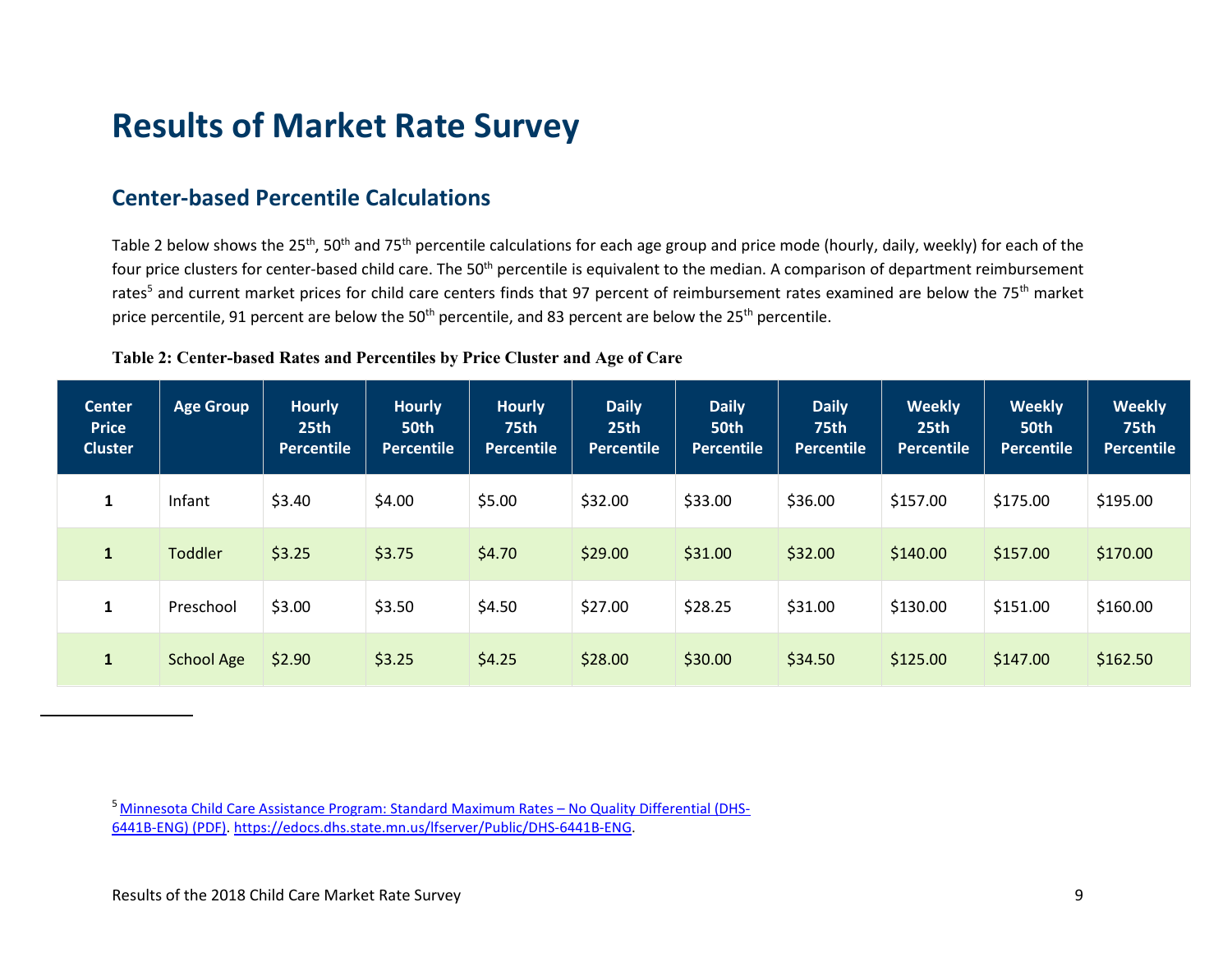| <b>Center</b><br><b>Price</b><br><b>Cluster</b> | <b>Age Group</b>  | <b>Hourly</b><br>25th<br><b>Percentile</b> | <b>Hourly</b><br><b>50th</b><br><b>Percentile</b> | <b>Hourly</b><br>75th<br><b>Percentile</b> | <b>Daily</b><br>25th<br><b>Percentile</b> | <b>Daily</b><br>50th<br><b>Percentile</b> | <b>Daily</b><br><b>75th</b><br><b>Percentile</b> | <b>Weekly</b><br>25 <sub>th</sub><br><b>Percentile</b> | <b>Weekly</b><br>50th<br><b>Percentile</b> | <b>Weekly</b><br>75th<br><b>Percentile</b> |
|-------------------------------------------------|-------------------|--------------------------------------------|---------------------------------------------------|--------------------------------------------|-------------------------------------------|-------------------------------------------|--------------------------------------------------|--------------------------------------------------------|--------------------------------------------|--------------------------------------------|
| $\mathbf{2}$                                    | Infant            | \$4.50                                     | \$6.00                                            | \$7.70                                     | \$41.00                                   | \$44.80                                   | \$50.00                                          | \$184.00                                               | \$199.00                                   | \$213.00                                   |
| $\overline{2}$                                  | Toddler           | \$4.00                                     | \$5.40                                            | \$7.20                                     | \$38.00                                   | \$41.00                                   | \$45.00                                          | \$168.00                                               | \$185.00                                   | \$199.00                                   |
| $\mathbf{2}$                                    | Preschool         | \$3.85                                     | \$5.00                                            | \$6.60                                     | \$35.00                                   | \$38.00                                   | \$42.80                                          | \$160.00                                               | \$175.00                                   | \$185.00                                   |
| $\overline{2}$                                  | <b>School Age</b> | \$3.70                                     | \$4.25                                            | \$5.50                                     | \$32.00                                   | \$36.00                                   | \$39.00                                          | \$137.50                                               | \$150.00                                   | \$151.00                                   |
| $\overline{\mathbf{3}}$                         | Infant            | \$12.00                                    | \$14.00                                           | \$16.00                                    | \$59.00                                   | \$69.75                                   | \$86.00                                          | \$210.00                                               | \$236.00                                   | \$255.00                                   |
| $\overline{\mathbf{3}}$                         | <b>Toddler</b>    | \$11.25                                    | \$14.00                                           | \$14.00                                    | \$55.00                                   | \$62.50                                   | \$78.00                                          | \$188.00                                               | \$202.50                                   | \$225.00                                   |
| $\overline{\mathbf{3}}$                         | Preschool         | \$10.00                                    | \$12.00                                           | \$12.00                                    | \$45.00                                   | \$57.00                                   | \$70.00                                          | \$175.00                                               | \$190.00                                   | \$215.00                                   |
| $\overline{\mathbf{3}}$                         | <b>School Age</b> | \$9.00                                     | \$12.00                                           | \$13.00                                    | \$35.00                                   | \$47.00                                   | \$66.00                                          | \$138.00                                               | \$152.00                                   | \$170.00                                   |
| $\overline{\mathbf{4}}$                         | Infant            | \$10.85                                    | \$16.00                                           | \$16.00                                    | \$86.24                                   | \$109.00                                  | \$246.00                                         | \$305.00                                               | \$358.00                                   | \$398.00                                   |
| $\overline{\mathbf{4}}$                         | Toddler           | \$9.17                                     | \$14.00                                           | \$14.00                                    | \$69.00                                   | \$86.00                                   | \$179.00                                         | \$260.00                                               | \$305.00                                   | \$352.00                                   |
| $\overline{\mathbf{4}}$                         | Preschool         | \$8.60                                     | \$12.00                                           | \$12.00                                    | \$60.00                                   | \$76.00                                   | \$162.00                                         | \$235.00                                               | \$273.00                                   | \$306.00                                   |
| $\overline{\mathbf{4}}$                         | <b>School Age</b> | \$7.50                                     | \$7.50                                            | \$9.60                                     | \$53.74                                   | \$61.84                                   | \$92.00                                          | \$177.00                                               | \$189.00                                   | \$223.37                                   |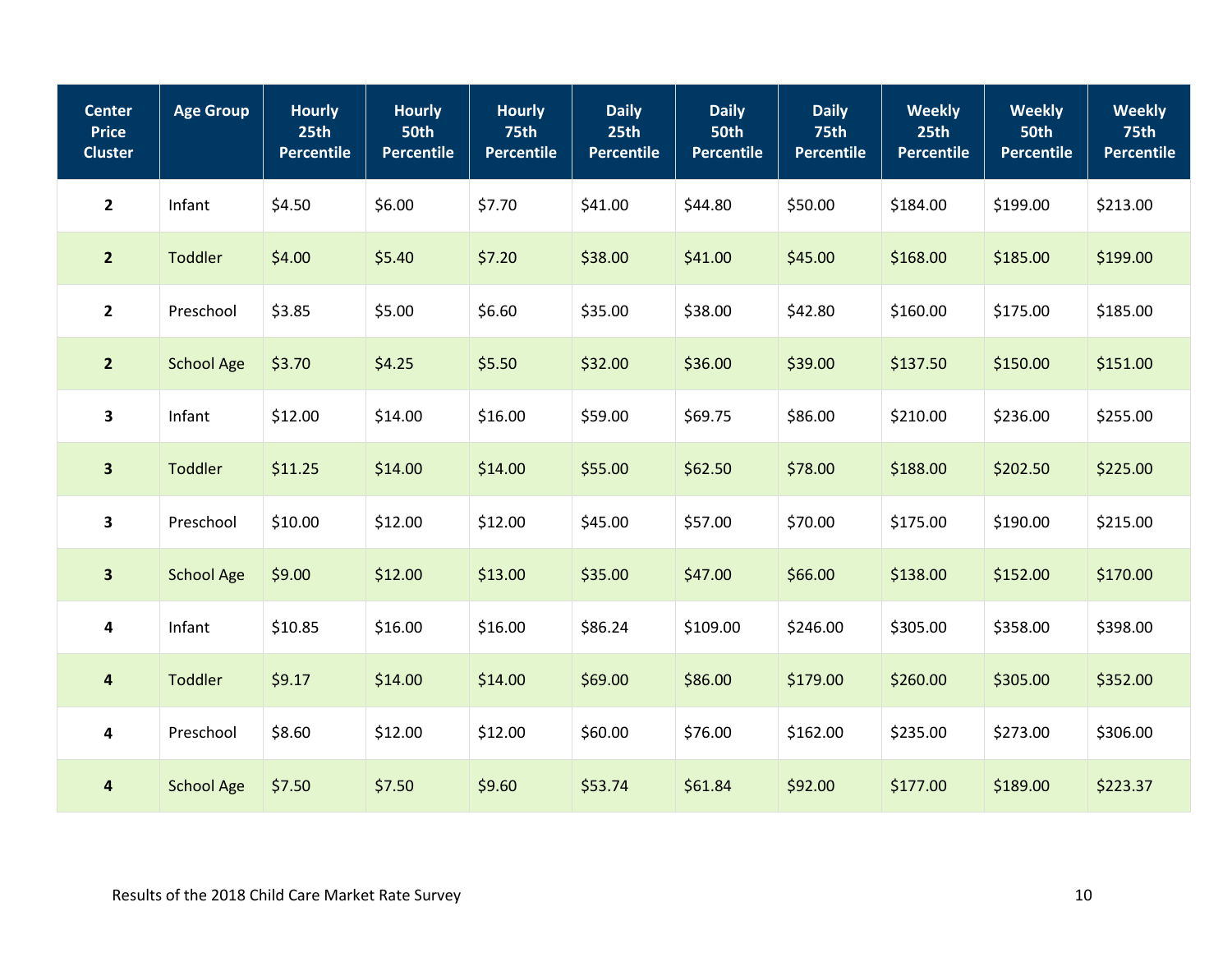# **Family Child Care Percentile Calculations**

Table 3 below shows the 25<sup>th</sup>, 50<sup>th</sup> and 75<sup>th</sup> percentile calculations for each age group and price mode (hourly, daily, weekly) for each of the four price clusters for family child care. The 50<sup>th</sup> percentile is equivalent to the median. A comparison of department reimbursement rates<sup>6</sup> and current market prices for family child care providers finds that more than 99 percent of reimbursement rates examined are below the  $75<sup>th</sup>$  market price percentile, 95 percent are below the  $50<sup>th</sup>$  percentile, and 72 percent are below the 25<sup>th</sup> percentile.

#### **Table 3: Family Child Care Rates and Percentiles by Price Cluster and Age of Care**

<span id="page-10-0"></span>

| <b>Family</b><br><b>Child Care</b><br><b>Price</b><br><b>Cluster</b> | Age Group         | <b>Hourly</b><br>25th<br>Percentile | <b>Hourly</b><br>50th<br>Percentile | <b>Hourly</b><br><b>75th</b><br><b>Percentile</b> | <b>Daily</b><br>25 <sub>th</sub><br>Percentile | <b>Daily</b><br>50th<br><b>Percentile</b> | <b>Daily</b><br><b>75th</b><br>Percentile | <b>Weekly</b><br>25 <sub>th</sub><br><b>Percentile</b> | <b>Weekly</b><br>50th<br>Percentile | <b>Weekly</b><br><b>75th</b><br><b>Percentile</b> |
|----------------------------------------------------------------------|-------------------|-------------------------------------|-------------------------------------|---------------------------------------------------|------------------------------------------------|-------------------------------------------|-------------------------------------------|--------------------------------------------------------|-------------------------------------|---------------------------------------------------|
| 1                                                                    | Infant            | \$2.50                              | \$2.50                              | \$2.75                                            | \$22.00                                        | \$25.00                                   | \$25.00                                   | \$100.00                                               | \$115.00                            | \$125.00                                          |
| $\mathbf{1}$                                                         | <b>Toddler</b>    | \$2.30                              | \$2.50                              | \$2.75                                            | \$21.00                                        | \$24.00                                   | \$25.00                                   | \$100.00                                               | \$110.00                            | \$120.00                                          |
| $\mathbf{1}$                                                         | Preschool         | \$2.25                              | \$2.50                              | \$2.65                                            | \$20.00                                        | \$23.00                                   | \$25.00                                   | \$100.00                                               | \$110.00                            | \$120.00                                          |
| $\mathbf{1}$                                                         | <b>School Age</b> | \$2.25                              | \$2.50                              | \$2.65                                            | \$20.00                                        | \$23.00                                   | \$25.00                                   | \$87.50                                                | \$100.00                            | \$112.50                                          |

<sup>6</sup> Minnesota Child Care Assistance Program: Standard Maximum Rates - No Quality Differential. (DHS-[6441B-ENG\) \(PDF\). https://edocs.dhs.state.mn.us/lfserver/Public/DHS-6441B-ENG.](https://edocs.dhs.state.mn.us/lfserver/Public/DHS-6441B-ENG)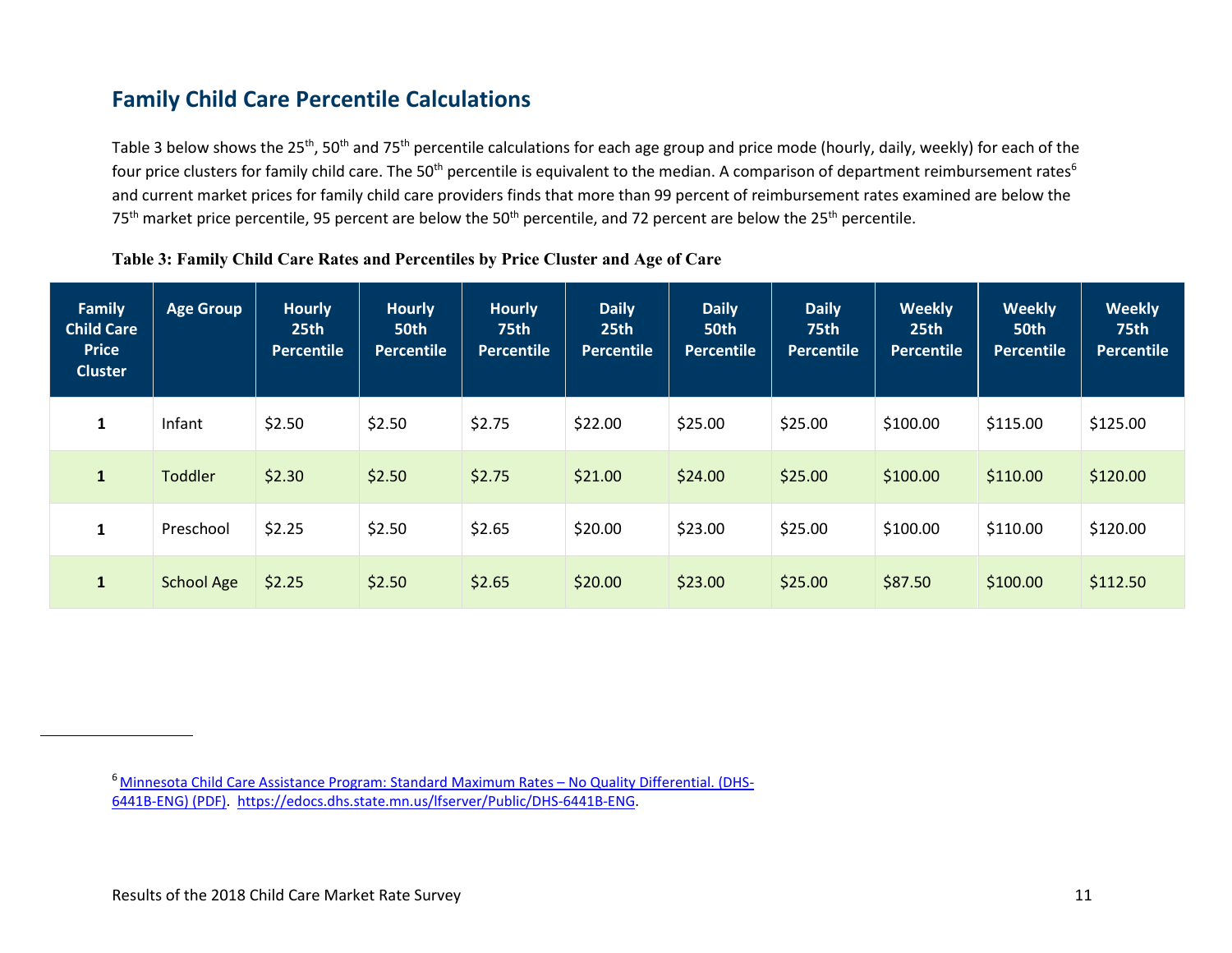| <b>Family</b><br><b>Child Care</b><br><b>Price</b><br><b>Cluster</b> | <b>Age Group</b>  | <b>Hourly</b><br>25th<br>Percentile | <b>Hourly</b><br>50th<br><b>Percentile</b> | <b>Hourly</b><br><b>75th</b><br><b>Percentile</b> | <b>Daily</b><br>25th<br><b>Percentile</b> | <b>Daily</b><br>50th<br><b>Percentile</b> | <b>Daily</b><br>75th<br>Percentile | <b>Weekly</b><br>25th<br><b>Percentile</b> | <b>Weekly</b><br>50th<br><b>Percentile</b> | <b>Weekly</b><br><b>75th</b><br><b>Percentile</b> |
|----------------------------------------------------------------------|-------------------|-------------------------------------|--------------------------------------------|---------------------------------------------------|-------------------------------------------|-------------------------------------------|------------------------------------|--------------------------------------------|--------------------------------------------|---------------------------------------------------|
| $\mathbf{2}$                                                         | Infant            | \$2.50                              | \$2.75                                     | \$3.00                                            | \$25.00                                   | \$27.00                                   | \$30.00                            | \$125.00                                   | \$130.00                                   | \$140.00                                          |
| $\overline{2}$                                                       | Toddler           | \$2.50                              | \$2.75                                     | \$3.00                                            | \$25.00                                   | \$25.00                                   | \$30.00                            | \$120.00                                   | \$125.00                                   | \$135.00                                          |
| $\overline{2}$                                                       | Preschool         | \$2.50                              | \$2.65                                     | \$3.00                                            | \$25.00                                   | \$25.00                                   | \$28.00                            | \$115.00                                   | \$125.00                                   | \$130.00                                          |
| $\overline{2}$                                                       | <b>School Age</b> | \$2.50                              | \$2.65                                     | \$3.00                                            | \$24.00                                   | \$25.00                                   | \$27.00                            | \$100.00                                   | \$120.00                                   | \$128.00                                          |
| $\mathbf{3}$                                                         | Infant            | \$3.00                              | \$3.35                                     | \$4.00                                            | \$30.00                                   | \$33.00                                   | \$37.00                            | \$140.00                                   | \$150.00                                   | \$170.00                                          |
| $\overline{\mathbf{3}}$                                              | <b>Toddler</b>    | \$3.00                              | \$3.25                                     | \$4.00                                            | \$28.00                                   | \$30.00                                   | \$35.00                            | \$135.00                                   | \$150.00                                   | \$160.00                                          |
| 3                                                                    | Preschool         | \$2.85                              | \$3.00                                     | \$4.00                                            | \$27.00                                   | \$30.00                                   | \$35.00                            | \$130.00                                   | \$140.00                                   | \$150.00                                          |
| $\overline{\mathbf{3}}$                                              | <b>School Age</b> | \$2.80                              | \$3.00                                     | \$4.00                                            | \$25.00                                   | \$28.00                                   | \$30.00                            | \$120.00                                   | \$130.00                                   | \$145.00                                          |
| $\pmb{4}$                                                            | Infant            | \$5.00                              | \$6.32                                     | \$9.00                                            | \$36.00                                   | \$40.00                                   | \$50.00                            | \$170.00                                   | \$185.00                                   | \$200.00                                          |
| $\overline{\mathbf{4}}$                                              | Toddler           | \$5.00                              | \$6.00                                     | \$8.00                                            | \$35.00                                   | \$40.00                                   | \$47.00                            | \$160.00                                   | \$175.00                                   | \$200.00                                          |
| $\overline{\mathbf{4}}$                                              | Preschool         | \$5.00                              | \$6.00                                     | \$8.00                                            | \$33.00                                   | \$38.00                                   | \$45.00                            | \$150.00                                   | \$165.00                                   | \$185.00                                          |
| $\overline{\mathbf{4}}$                                              | <b>School Age</b> | \$5.00                              | \$5.50                                     | \$7.50                                            | \$30.00                                   | \$35.00                                   | \$40.00                            | \$130.00                                   | \$150.00                                   | \$170.00                                          |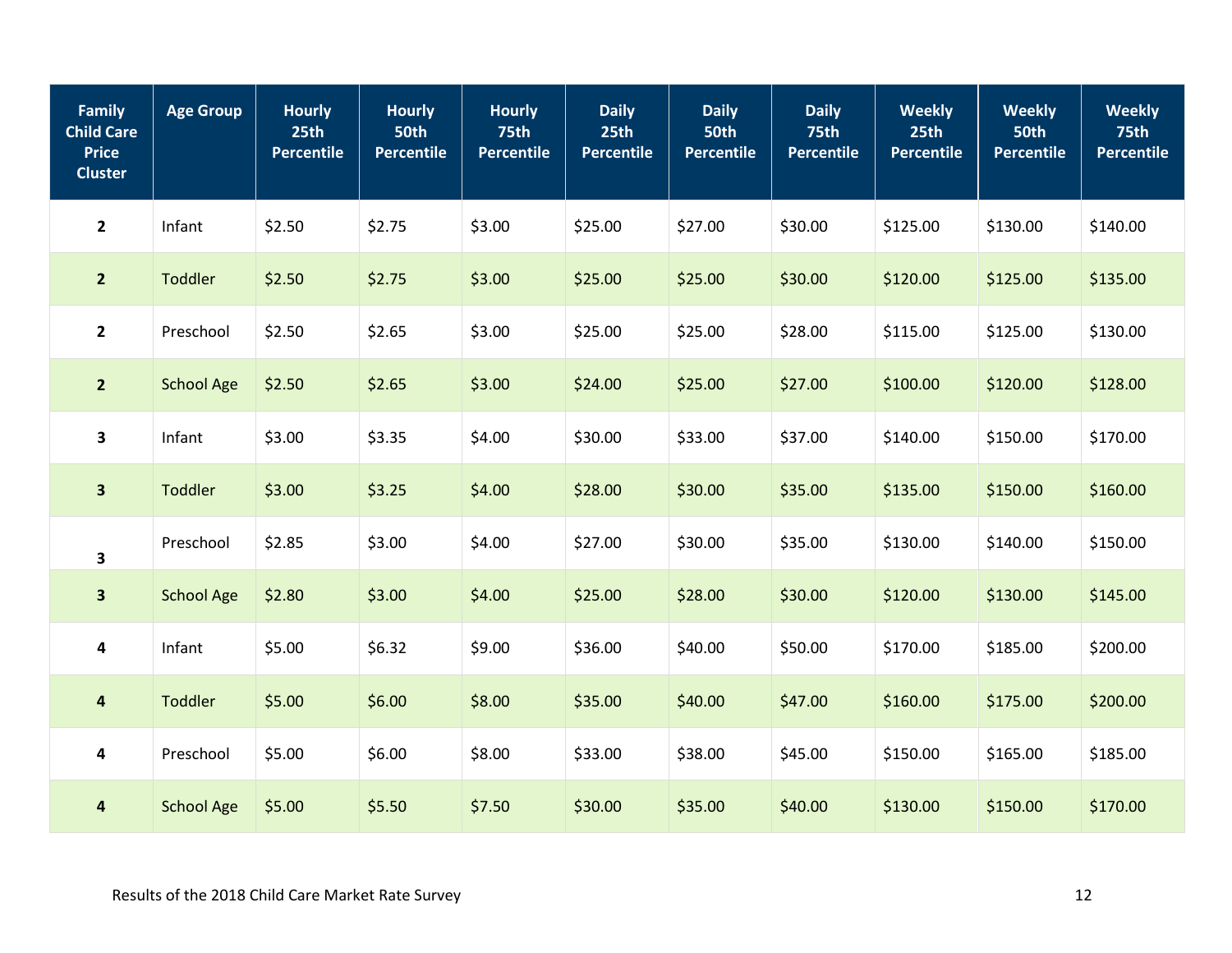# <span id="page-12-0"></span>**Cluster Assignments**

As described in the methodology section, Minnesota counties were grouped into price clusters by provider type based on similarities in price distributions among counties. Table 4 below provides cluster assignments for both center-based and family child care providers.

For center-based providers, all counties were assigned to the same cluster as in the 2016 report except for three (Cook, Douglas, Murray), which increased one cluster assignment; one county (Yellow Medicine) increased two cluster assignments; and 13 counties (Becker, Beltrami, Brown, Goodhue, Itasca, Kanabec, Kandiyohi, Meeker, Mille Lacs, Morrison, Nicollet, Otter Tail, Polk) decreased one cluster assignment. Nineteen counties had no 2018 center-based data and were not assigned to clusters.

For family child care, all counties were assigned to the same cluster as in the previous report except for 12 (Big Stone, Brown, Clay, Cook, Fillmore, Kanabec, Lincoln, Mahnomen, Marshall, Morrison, Nobles, Todd), which increased one cluster assignment, and three (Pope, Renville, Wadena) decreased one cluster assignment.

| <b>County Name</b> | <b>Center-based Price Cluster</b><br><b>Assignment</b> | <b>Family Child Care Price Cluster</b><br><b>Assignment</b> |  |  |
|--------------------|--------------------------------------------------------|-------------------------------------------------------------|--|--|
| Aitkin             | Unassigned <sup>1</sup>                                | 3                                                           |  |  |
| <b>Anoka</b>       | $\overline{4}$                                         | $\overline{4}$                                              |  |  |
| <b>Becker</b>      | $\overline{2}$                                         | 2                                                           |  |  |
| <b>Beltrami</b>    | $\mathbf{1}$                                           | $\overline{2}$                                              |  |  |
| <b>Benton</b>      | $\overline{2}$                                         | $\overline{2}$                                              |  |  |
| <b>Big Stone</b>   | Unassigned <sup>1</sup>                                | $\overline{2}$                                              |  |  |
| <b>Blue Earth</b>  | $\overline{2}$                                         | $\overline{2}$                                              |  |  |
| <b>Brown</b>       | $\mathbf{1}$                                           | $\overline{2}$                                              |  |  |
| <b>Carlton</b>     | $\overline{2}$                                         | 3                                                           |  |  |
| <b>Carver</b>      | $\overline{4}$                                         | $\overline{4}$                                              |  |  |
| Cass               | $\mathbf{1}$                                           | $\overline{2}$                                              |  |  |
| <b>Chippewa</b>    | Unassigned <sup>1</sup>                                | $\mathbf{1}$                                                |  |  |
| Chisago            | 3                                                      | 3                                                           |  |  |
| Clay               | $\overline{2}$                                         | $\overline{3}$                                              |  |  |
| Clearwater         | Unassigned <sup>1</sup>                                | $\overline{2}$                                              |  |  |
| <b>Cook</b>        | $\overline{2}$                                         | $\overline{4}$                                              |  |  |
| Cottonwood         | 1                                                      | $\overline{2}$                                              |  |  |

#### **Table 4: Cluster Assignments for Center-based and Family Child Care Providers**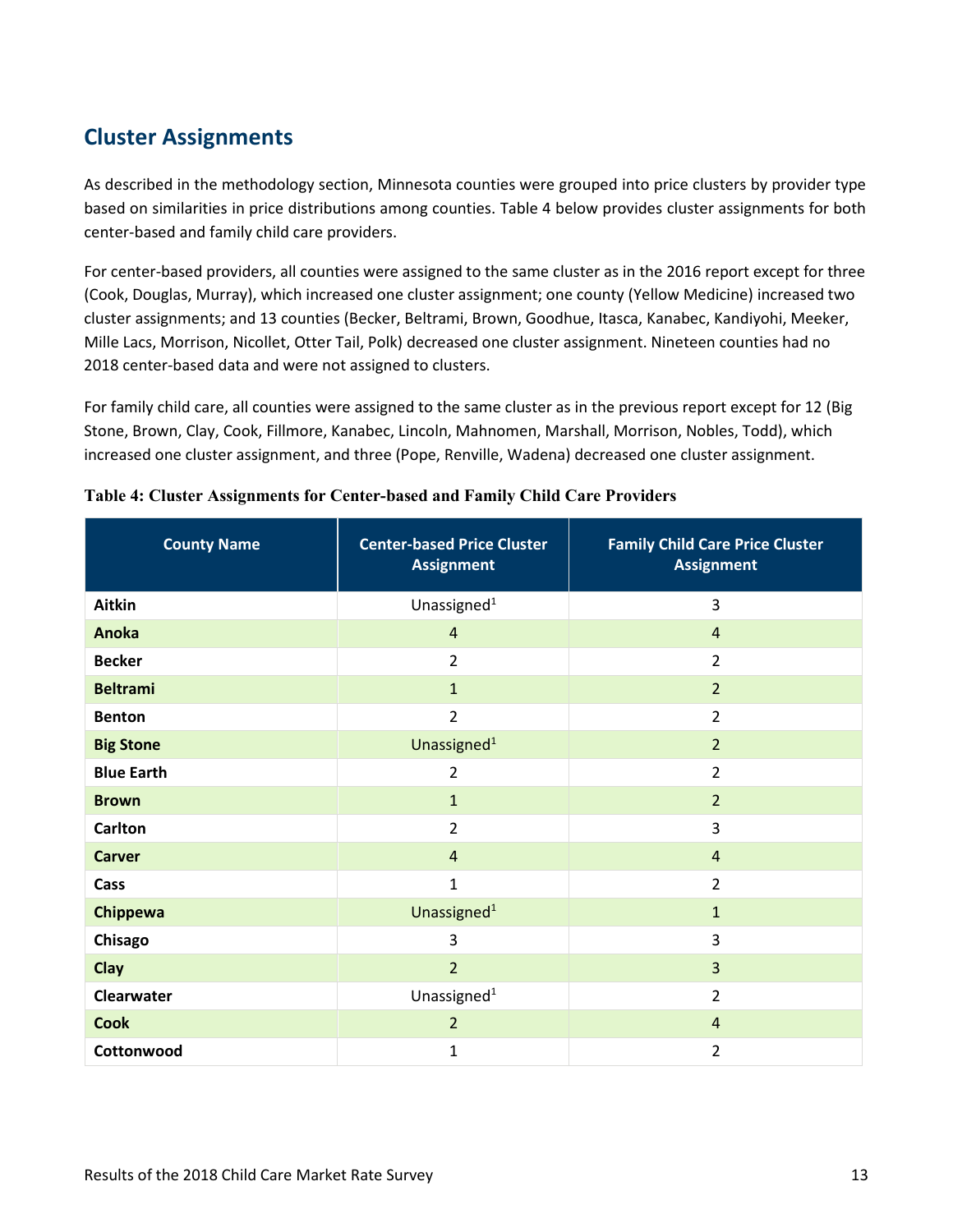| <b>County Name</b> | <b>Center-based Price Cluster</b><br><b>Assignment</b> | <b>Family Child Care Price Cluster</b><br><b>Assignment</b> |  |  |  |
|--------------------|--------------------------------------------------------|-------------------------------------------------------------|--|--|--|
| <b>Crow Wing</b>   | $\overline{2}$                                         | $\overline{2}$                                              |  |  |  |
| <b>Dakota</b>      | 4                                                      | $\overline{4}$                                              |  |  |  |
| <b>Dodge</b>       | $\overline{2}$                                         | $\overline{3}$                                              |  |  |  |
| <b>Douglas</b>     | $\overline{2}$                                         | $\overline{2}$                                              |  |  |  |
| <b>Faribault</b>   | $\mathbf{1}$                                           | $\mathbf{1}$                                                |  |  |  |
| <b>Fillmore</b>    | $\mathbf{1}$                                           | 3                                                           |  |  |  |
| Freeborn           | $\overline{2}$                                         | $\overline{2}$                                              |  |  |  |
| Goodhue            | $\overline{2}$                                         | 3                                                           |  |  |  |
| Grant              | Unassigned <sup>1</sup>                                | $\overline{2}$                                              |  |  |  |
| Hennepin           | $\pmb{4}$                                              | 4                                                           |  |  |  |
| <b>Houston</b>     | $\mathbf{1}$                                           | $\overline{2}$                                              |  |  |  |
| <b>Hubbard</b>     | $\overline{2}$                                         | $\overline{2}$                                              |  |  |  |
| Isanti             | 3                                                      | 3                                                           |  |  |  |
| Itasca             | $\mathbf{1}$                                           | 3                                                           |  |  |  |
| <b>Jackson</b>     | $\mathbf{1}$                                           | $\mathbf{1}$                                                |  |  |  |
| <b>Kanabec</b>     | $\mathbf{1}$                                           | $\overline{2}$                                              |  |  |  |
| Kandiyohi          | $\overline{2}$                                         | $\overline{2}$                                              |  |  |  |
| <b>Kittson</b>     | Unassigned <sup>1</sup>                                | $\mathbf{1}$                                                |  |  |  |
| <b>Koochiching</b> | Unassigned <sup>1</sup>                                | $\mathbf{1}$                                                |  |  |  |
| Lac qui Parle      | $\mathbf{1}$                                           | $\overline{2}$                                              |  |  |  |
| Lake               | Unassigned <sup>1</sup>                                | $\overline{2}$                                              |  |  |  |
| Lake of the Woods  | Unassigned <sup>1</sup>                                | $\mathbf{1}$                                                |  |  |  |
| Le Sueur           | $\mathbf{1}$                                           | 3                                                           |  |  |  |
| Lincoln            | $\mathbf{1}$                                           | $\overline{2}$                                              |  |  |  |
| Lyon               | $\mathbf{1}$                                           | $\overline{2}$                                              |  |  |  |
| <b>McLeod</b>      | $\overline{2}$                                         | $\overline{2}$                                              |  |  |  |
| <b>Mahnomen</b>    | Unassigned <sup>1</sup>                                | $\overline{2}$                                              |  |  |  |
| <b>Marshall</b>    | Unassigned $1$                                         | $\overline{2}$                                              |  |  |  |
| <b>Martin</b>      | Unassigned <sup>1</sup>                                | $\mathbf{1}$                                                |  |  |  |
| <b>Meeker</b>      | $\overline{2}$                                         | $\overline{2}$                                              |  |  |  |
| <b>Mille Lacs</b>  | $\overline{2}$                                         | $\overline{2}$                                              |  |  |  |
| <b>Morrison</b>    | $\mathbf{1}$                                           | $\overline{2}$                                              |  |  |  |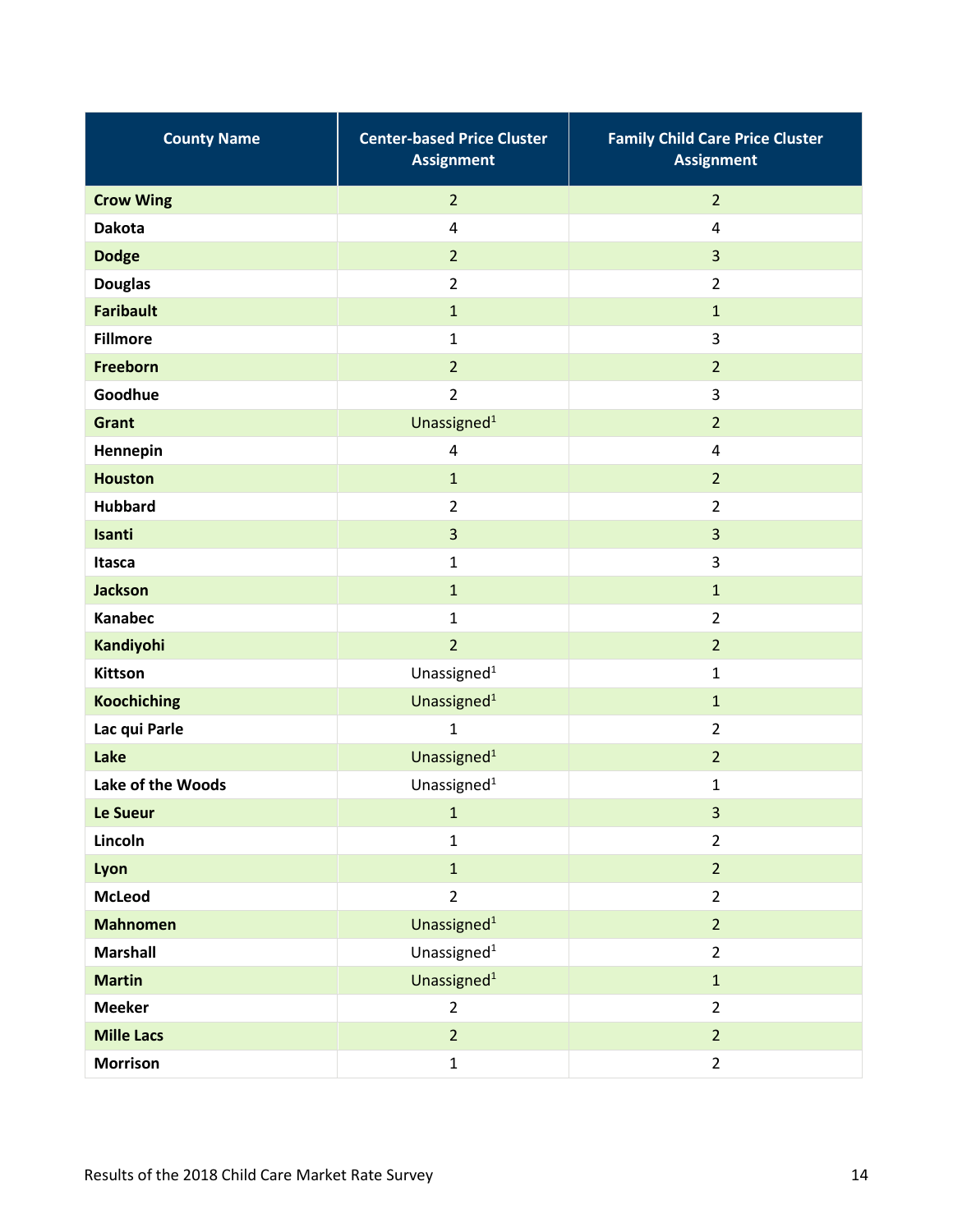| <b>County Name</b> | <b>Center-based Price Cluster</b><br><b>Assignment</b> | <b>Family Child Care Price Cluster</b><br><b>Assignment</b> |  |  |  |
|--------------------|--------------------------------------------------------|-------------------------------------------------------------|--|--|--|
| <b>Mower</b>       | $\overline{2}$                                         | $\overline{2}$                                              |  |  |  |
| <b>Murray</b>      | $\overline{2}$                                         | $\mathbf{1}$                                                |  |  |  |
| <b>Nicollet</b>    | $\mathbf{1}$                                           | $\overline{2}$                                              |  |  |  |
| <b>Nobles</b>      | $\mathbf{1}$                                           | $\overline{2}$                                              |  |  |  |
| <b>Norman</b>      | $\mathbf 1$                                            | $\mathbf{1}$                                                |  |  |  |
| Olmsted            | 4                                                      | 3                                                           |  |  |  |
| <b>Otter Tail</b>  | $\mathbf 1$                                            | $\overline{2}$                                              |  |  |  |
| Pennington         | $\mathbf{1}$                                           | $\overline{2}$                                              |  |  |  |
| Pine               | $\overline{2}$                                         | $\overline{2}$                                              |  |  |  |
| Pipestone          | $\mathbf{1}$                                           | $\mathbf{1}$                                                |  |  |  |
| <b>Polk</b>        | $\mathbf{1}$                                           | $\overline{2}$                                              |  |  |  |
| Pope               | Unassigned $1$                                         | $\mathbf{1}$                                                |  |  |  |
| Ramsey             | $\overline{4}$                                         | $\overline{a}$                                              |  |  |  |
| <b>Red Lake</b>    | $\mathbf{1}$                                           | $\mathbf{1}$                                                |  |  |  |
| <b>Redwood</b>     | Unassigned <sup>1</sup>                                | $\overline{2}$                                              |  |  |  |
| Renville           | $\mathbf{1}$                                           | $\mathbf{1}$                                                |  |  |  |
| <b>Rice</b>        | $\overline{2}$                                         | 3                                                           |  |  |  |
| <b>Rock</b>        | Unassigned $1$                                         | $\mathbf{1}$                                                |  |  |  |
| <b>Roseau</b>      | Unassigned <sup>1</sup>                                | $\mathbf{1}$                                                |  |  |  |
| <b>St. Louis</b>   | $\overline{2}$                                         | 3                                                           |  |  |  |
| <b>Scott</b>       | $\overline{a}$                                         | $\overline{4}$                                              |  |  |  |
| <b>Sherburne</b>   | 3                                                      | 3                                                           |  |  |  |
| <b>Sibley</b>      | Unassigned <sup>1</sup>                                | 3                                                           |  |  |  |
| <b>Stearns</b>     | $\overline{3}$                                         | $\overline{2}$                                              |  |  |  |
| <b>Steele</b>      | $\overline{3}$                                         | $\overline{2}$                                              |  |  |  |
| <b>Stevens</b>     | $\mathbf{1}$                                           | $\mathbf 1$                                                 |  |  |  |
| Swift              | $\overline{1}$                                         | $\mathbf{1}$                                                |  |  |  |
| <b>Todd</b>        | $\mathbf{1}$                                           | $\overline{2}$                                              |  |  |  |
| <b>Traverse</b>    | Unassigned <sup>1</sup>                                | 2 <sup>2</sup>                                              |  |  |  |
| Wabasha            | $\overline{2}$                                         | $\overline{2}$                                              |  |  |  |
| Wadena             | $\mathbf{1}$                                           | $\mathbf{1}$                                                |  |  |  |
| Waseca             | $\mathbf 1$                                            | $\overline{2}$                                              |  |  |  |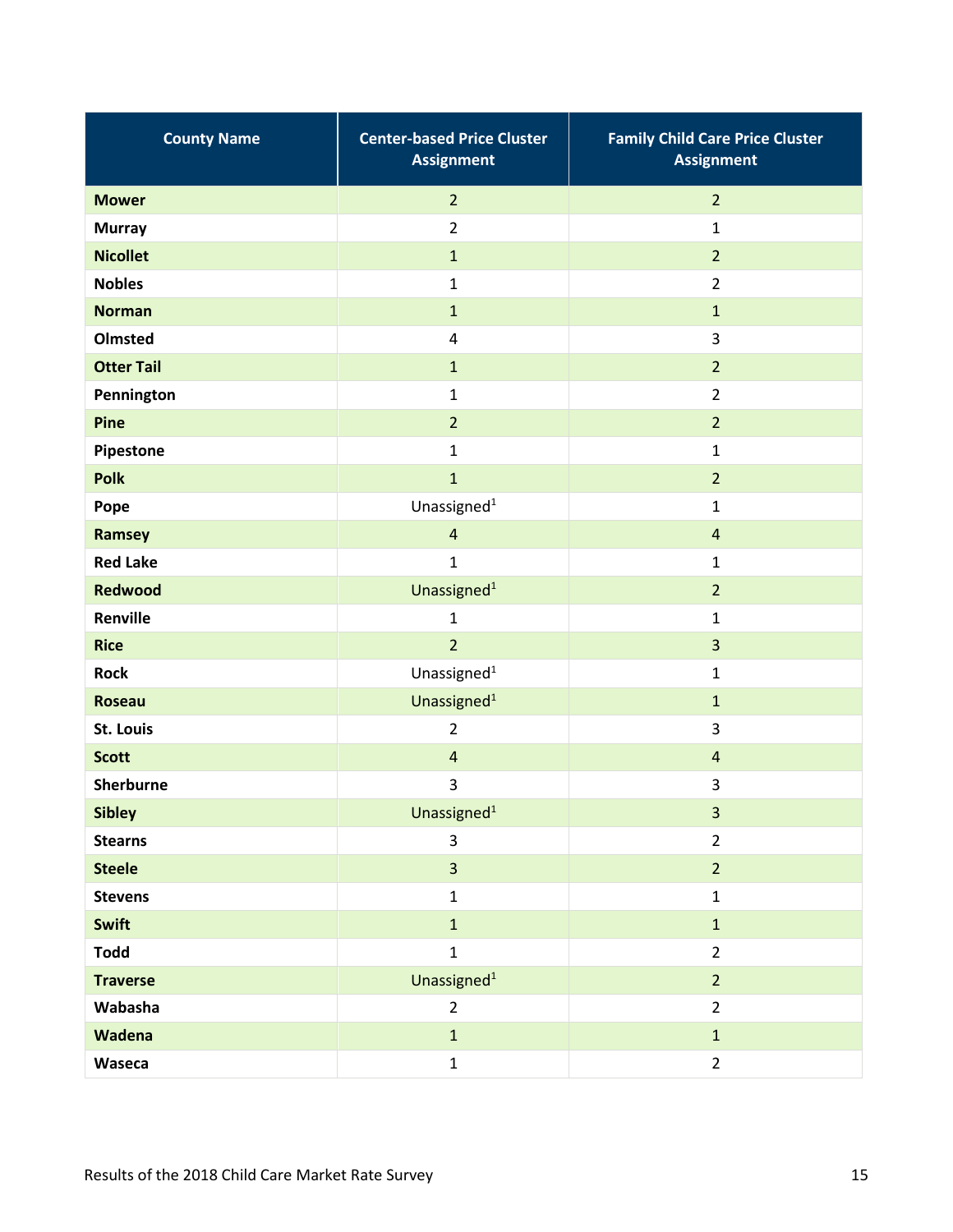| <b>County Name</b>     | <b>Center-based Price Cluster</b><br><b>Assignment</b> | <b>Family Child Care Price Cluster</b><br><b>Assignment</b> |
|------------------------|--------------------------------------------------------|-------------------------------------------------------------|
| Washington             | 4                                                      | 4                                                           |
| Watonwan               | Unassigned <sup>1</sup>                                |                                                             |
| <b>Wilkin</b>          |                                                        |                                                             |
| Winona                 | ຳ                                                      | 2                                                           |
| Wright                 |                                                        | 3                                                           |
| <b>Yellow Medicine</b> | 3                                                      | л                                                           |

1 Counties with no reported prices in 2018 are not assigned to a price cluster.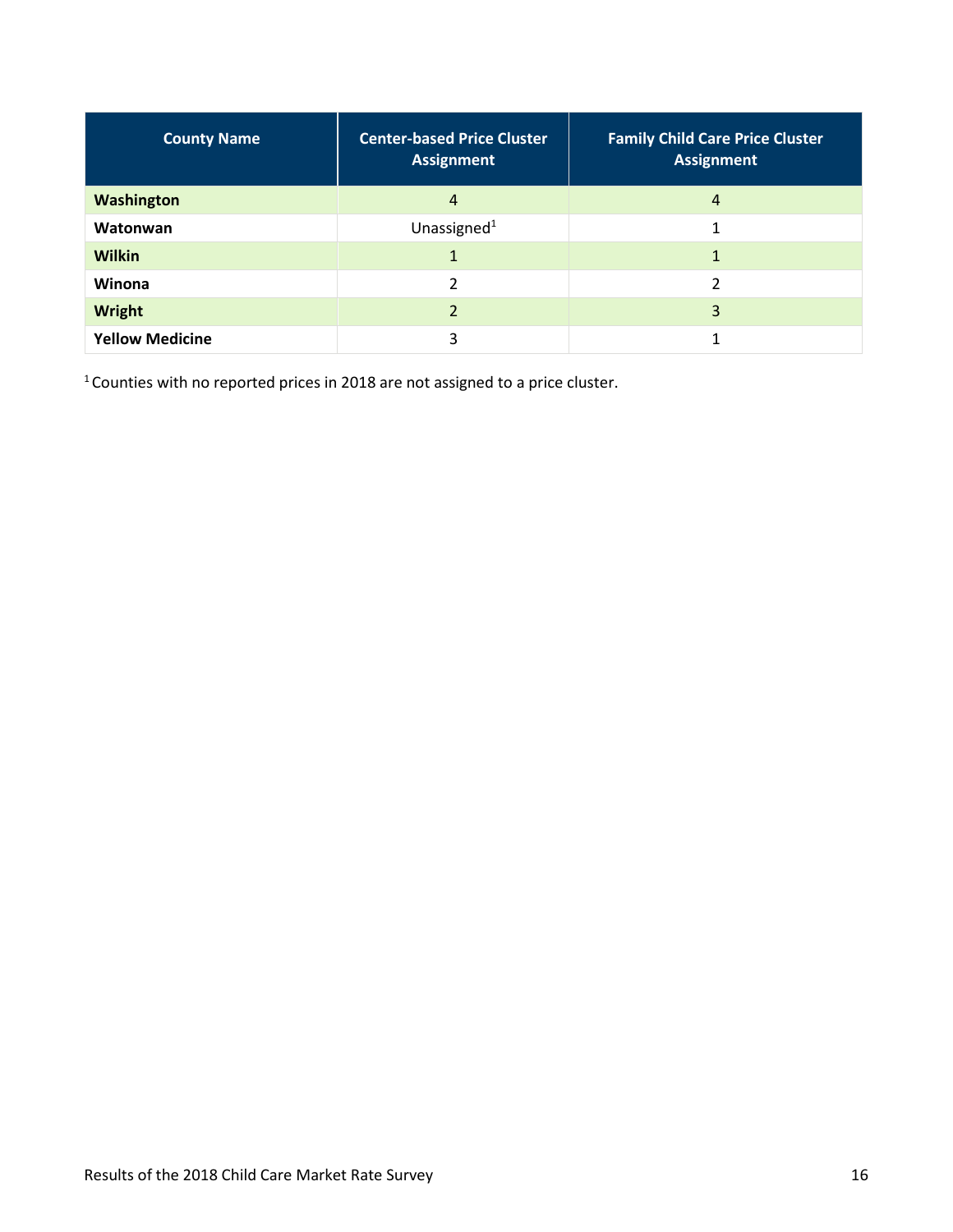

#### **Illustration 1: 2018 Price Cluster Assignments for Center-based Providers**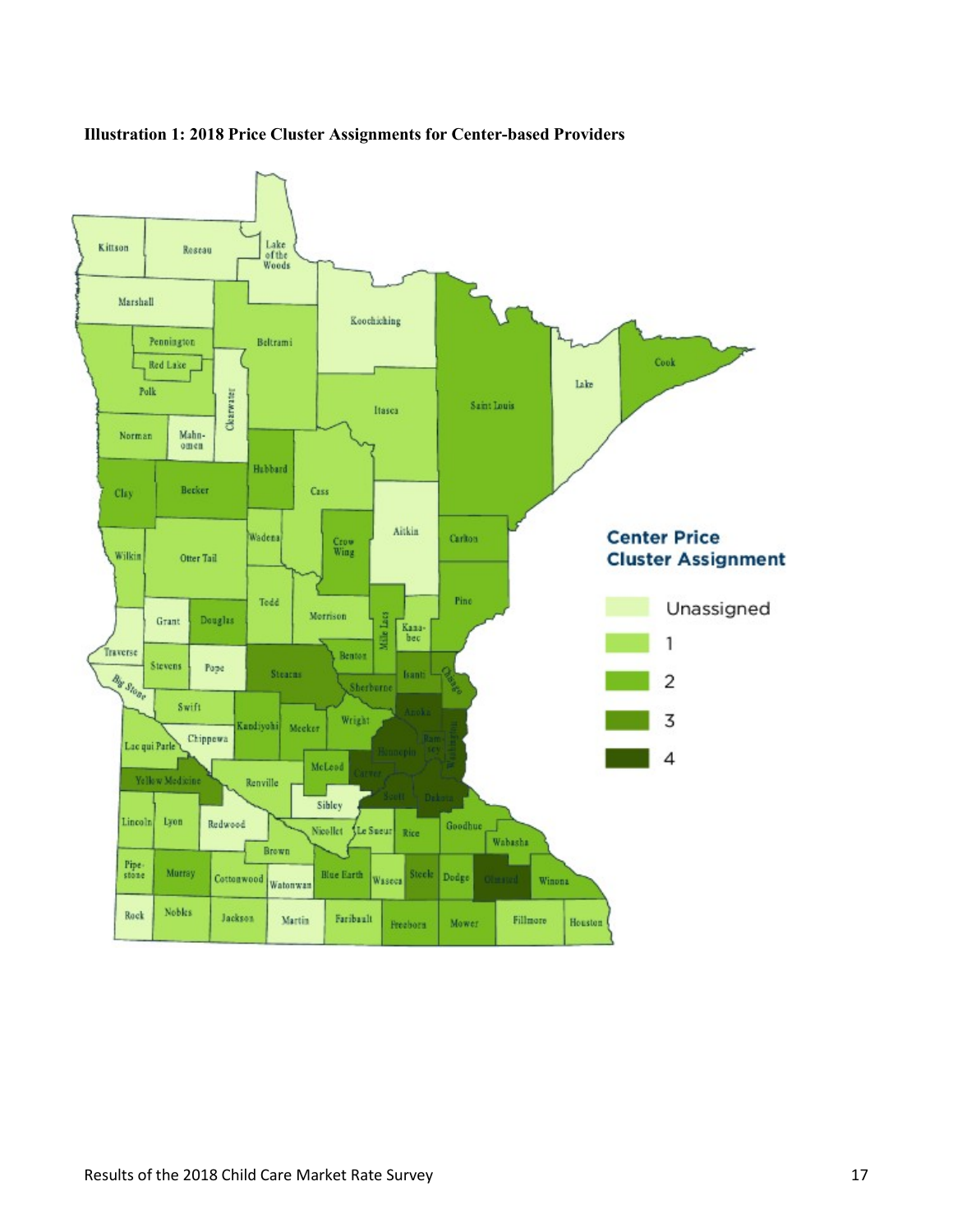1 Counties with no reported center rates in 2018 are not assigned a price cluster.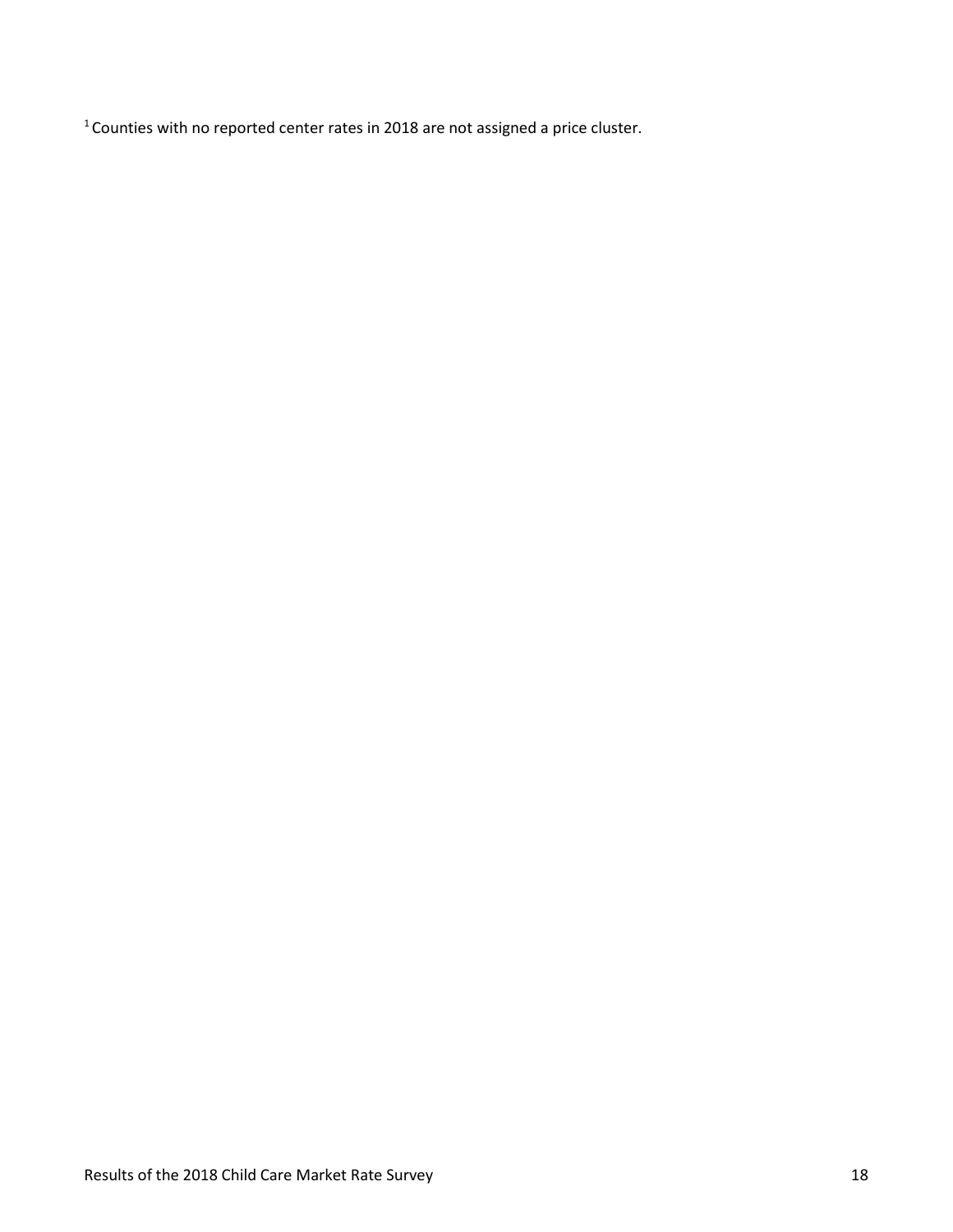

#### **Illustration 2: 2018 Price Cluster Assignments for Family Child Care Providers**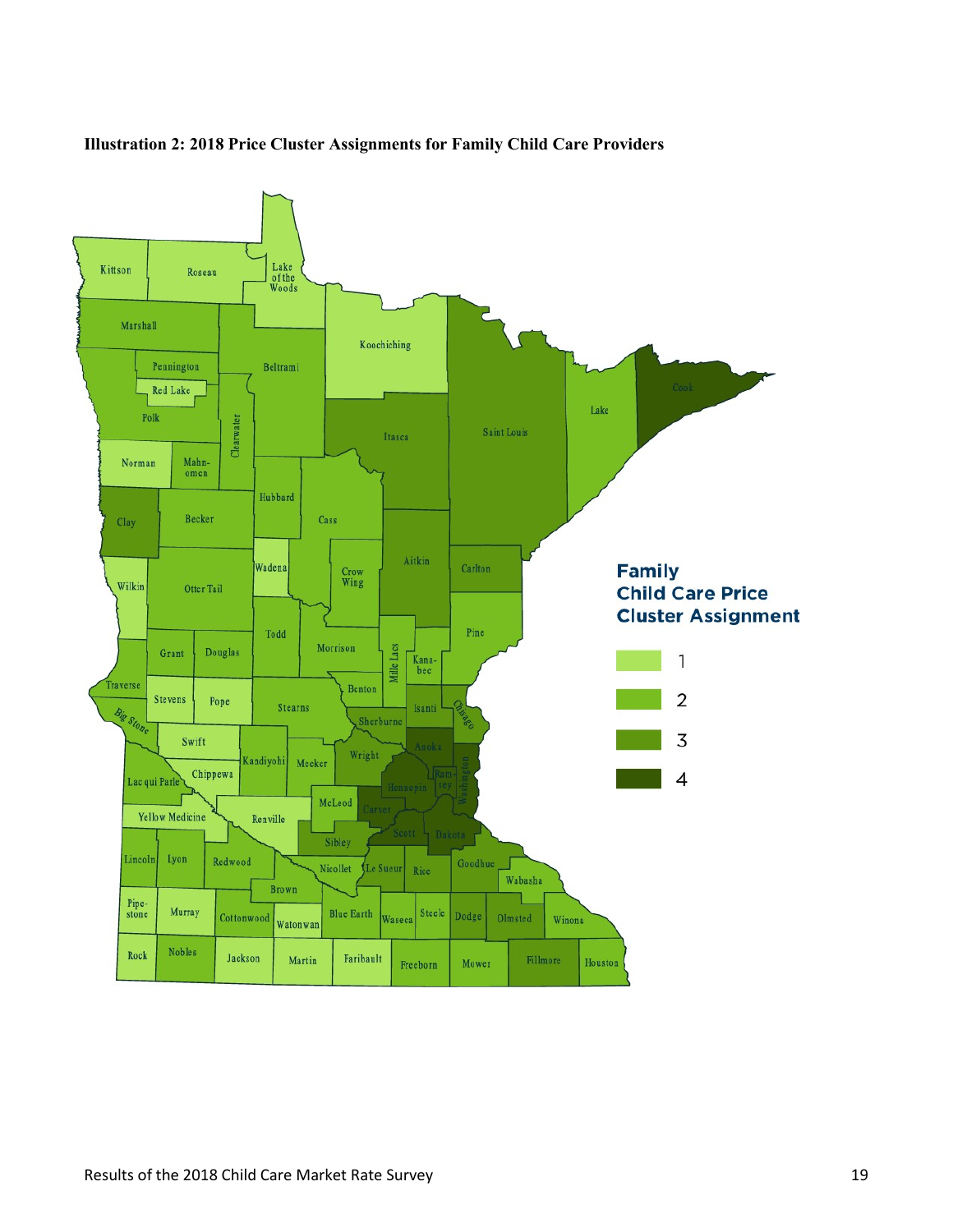## <span id="page-19-0"></span>**Comparison of Provider Prices and Differential Rates**

In addition to the standard reimbursement rate that providers receive when serving families participating in the Child Care Assistance Program, providers also are eligible to receive up to an additional 15 percent differential (in addition to hourly, daily or weekly reimbursement rates) if they hold certain accreditations or credentials, or have a Three-Star Parent Aware Rating. They are eligible for up to a 20 percent differential if they have a Four-Star Parent Aware Rating.

The ICF research team compared prices that providers charge with differential rates they receive for meeting additional quality standards. In general, most differential rates are less than prices that providers charge. As shown in Illustrations 3 and 4, differential rates<sup>7</sup> are less than the prices charged for 57 percent of centers and 55 percent of family child care providers who have Three-Star ratings or hold accreditations or credentials. As shown in Illustrations 5 and 6, differential rates<sup>8</sup> for Four-Star providers are less than prices charged for 68 percent of centers and 58 percent of family child care providers.





[<sup>7</sup> Minnesota Child Care Assistance Program: 15 Percent Quality Differential Maximum Rates](https://edocs.dhs.state.mn.us/lfserver/Public/DHS-6824-ENG) (DHS-[6442B \(PDF\)](https://edocs.dhs.state.mn.us/lfserver/Public/DHS-6824-ENG) <https://edocs.dhs.state.mn.us/lfserver/Public/DHS-6442B-ENG>

[<sup>8</sup> Minnesota Child Care Assistance Program: 20 Percent Quality Differential Maximum Rates \(DSH-](https://workplace/cfs/CP/CCAP/CCAP%20Forms/2018%20Market%20Rate%20Survey%20Analysis/Minnesota%20Child%20Care%20Assistance%20Program:%2020%20Percent%20Quality%20Differential%20Maximum%20Rates%20(DSH-6824-ENG)%20(PDF):)[6824-ENG\) \(PDF\):](https://workplace/cfs/CP/CCAP/CCAP%20Forms/2018%20Market%20Rate%20Survey%20Analysis/Minnesota%20Child%20Care%20Assistance%20Program:%2020%20Percent%20Quality%20Differential%20Maximum%20Rates%20(DSH-6824-ENG)%20(PDF):) <https://edocs.dhs.state.mn.us/lfserver/Public/DHS-6824-ENG>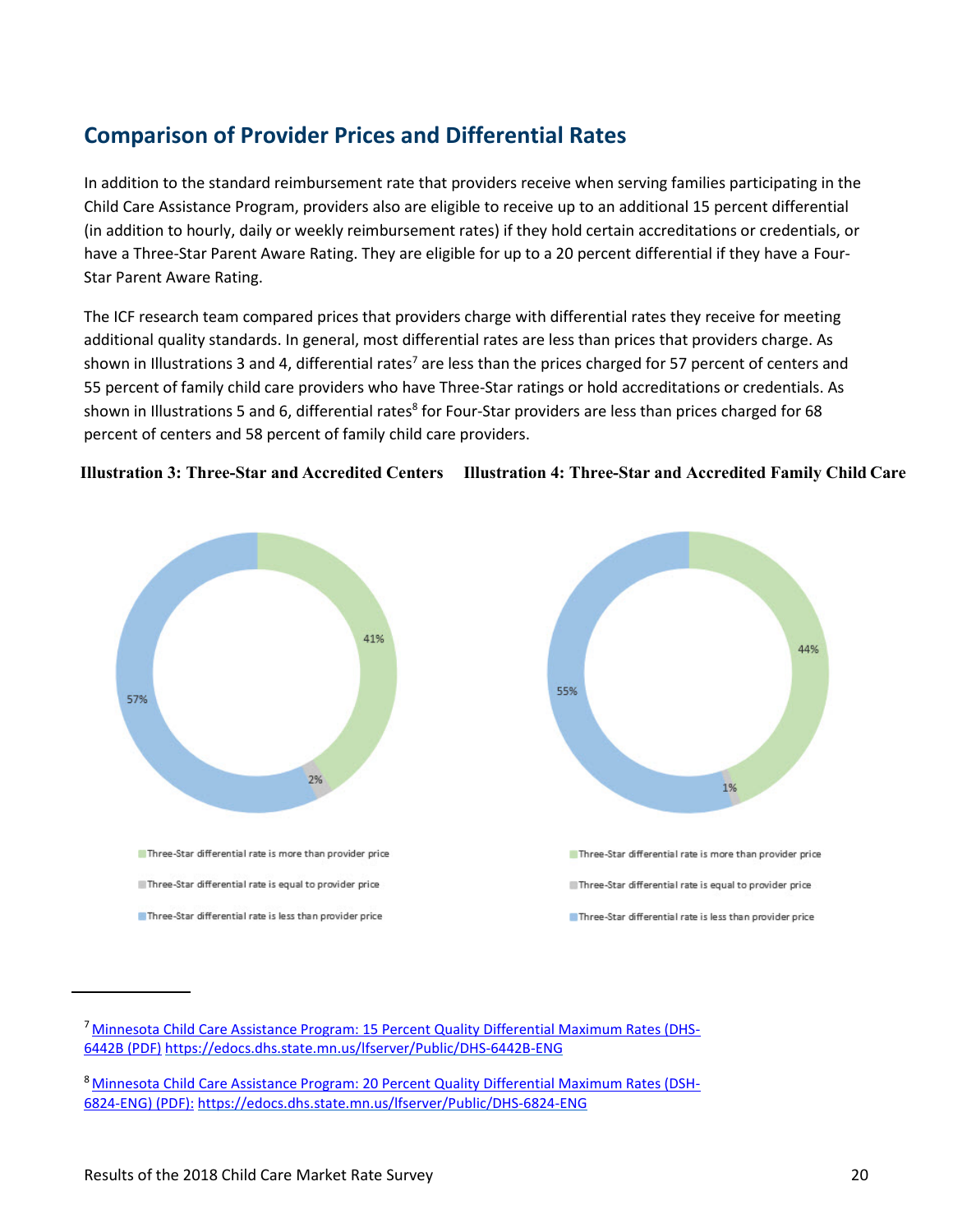

 $\blacksquare$  Four-Star differential rate is equal to provider price

Four-Star differential rate is less than provider price

#### **Illustration 5: Four-Star Centers Illustration 6: Four-Star Family Child Care**